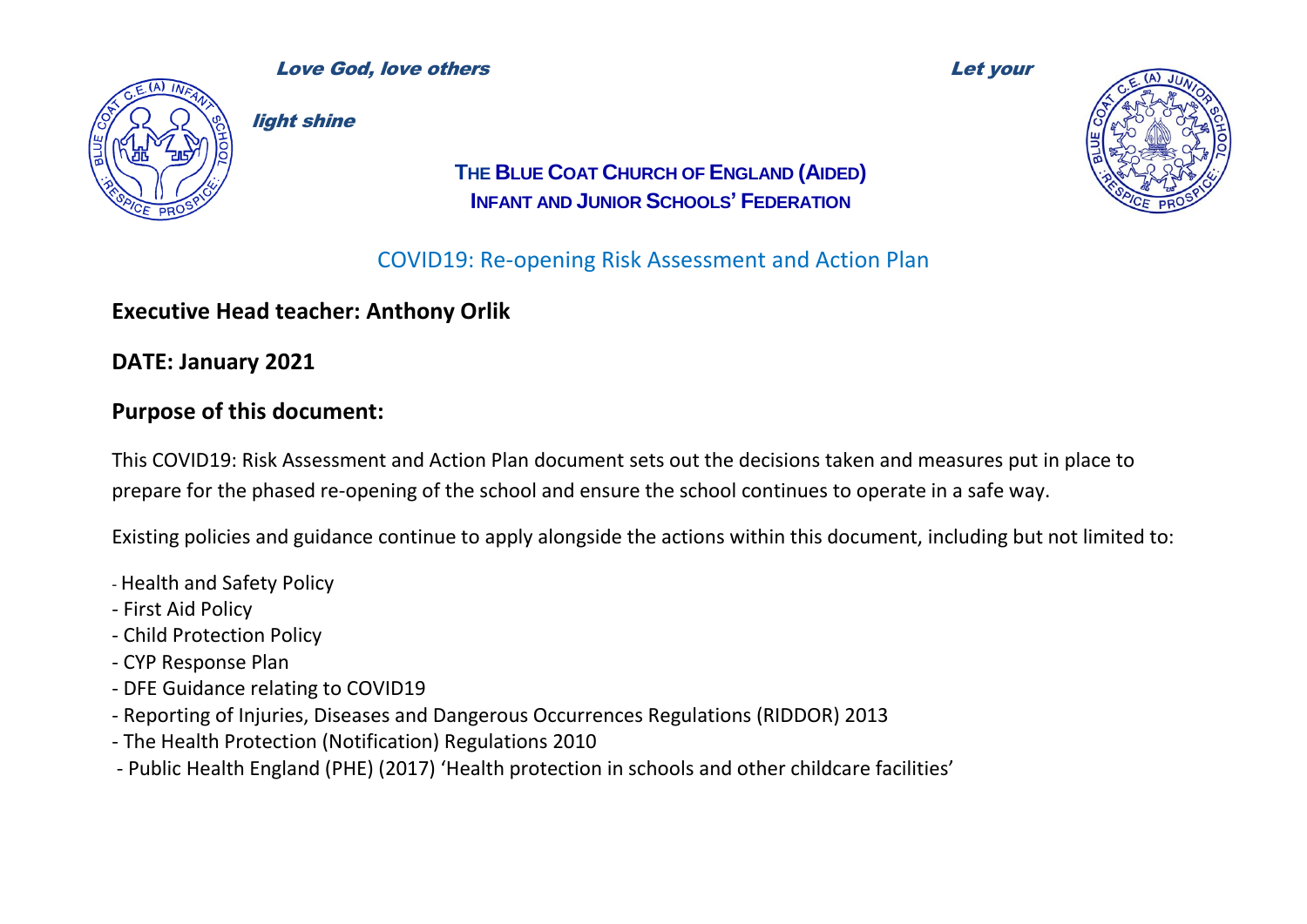

**Love God, love others and the contract of the Contract of the Contract of the Contract of the Let your let your** 

light shine

**THE BLUE COAT CHURCH OF ENGLAND (AIDED) INFANT AND JUNIOR SCHOOLS' FEDERATION**

COVID19: Re-opening Risk Assessment and Action Plan



**Steps of Re-opening Preparation:**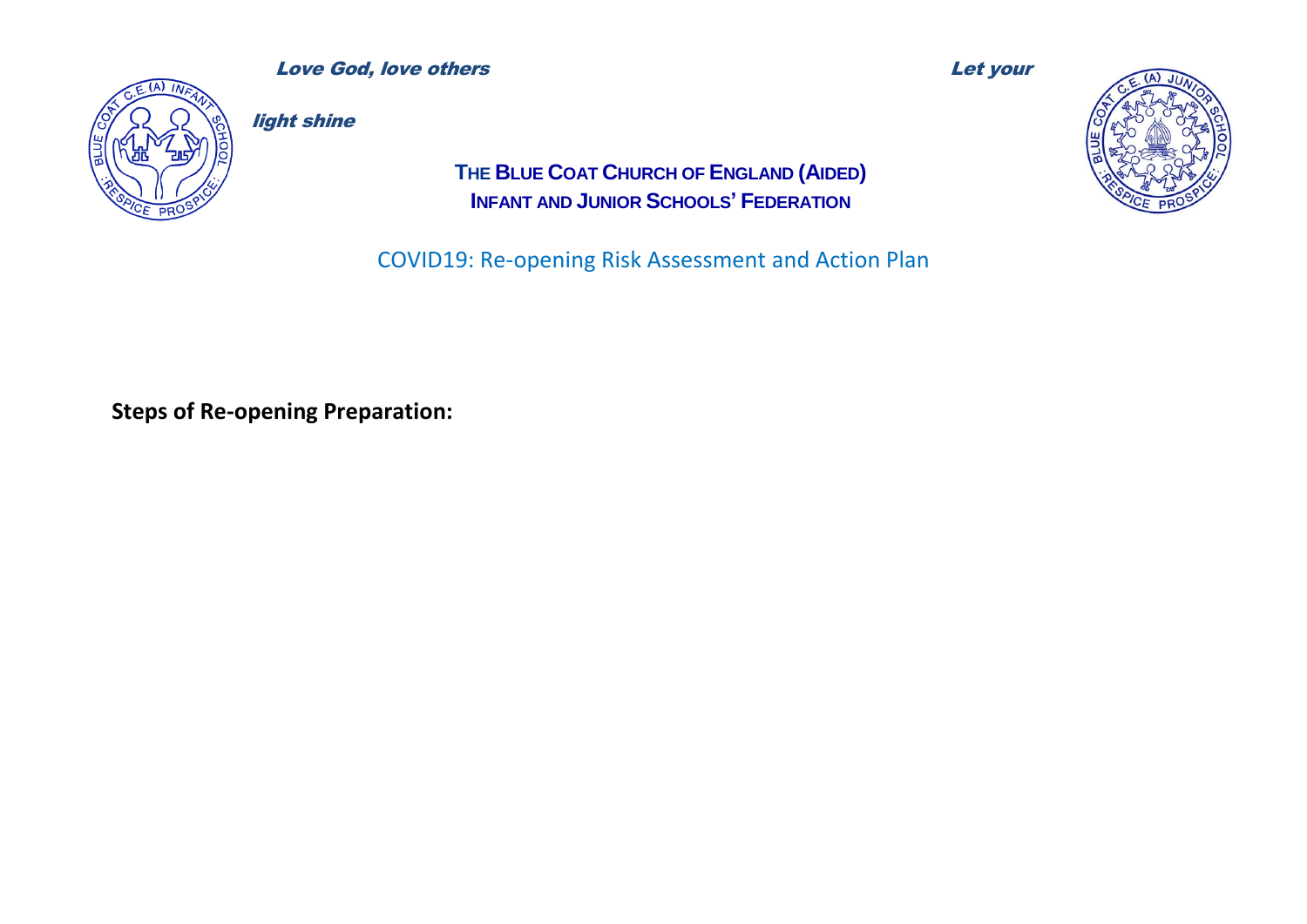

**Love God, love others and the contract of the Contract of the Let your let your let your let your let your let** 

light shine

### **THE BLUE COAT CHURCH OF ENGLAND (AIDED) INFANT AND JUNIOR SCHOOLS' FEDERATION**



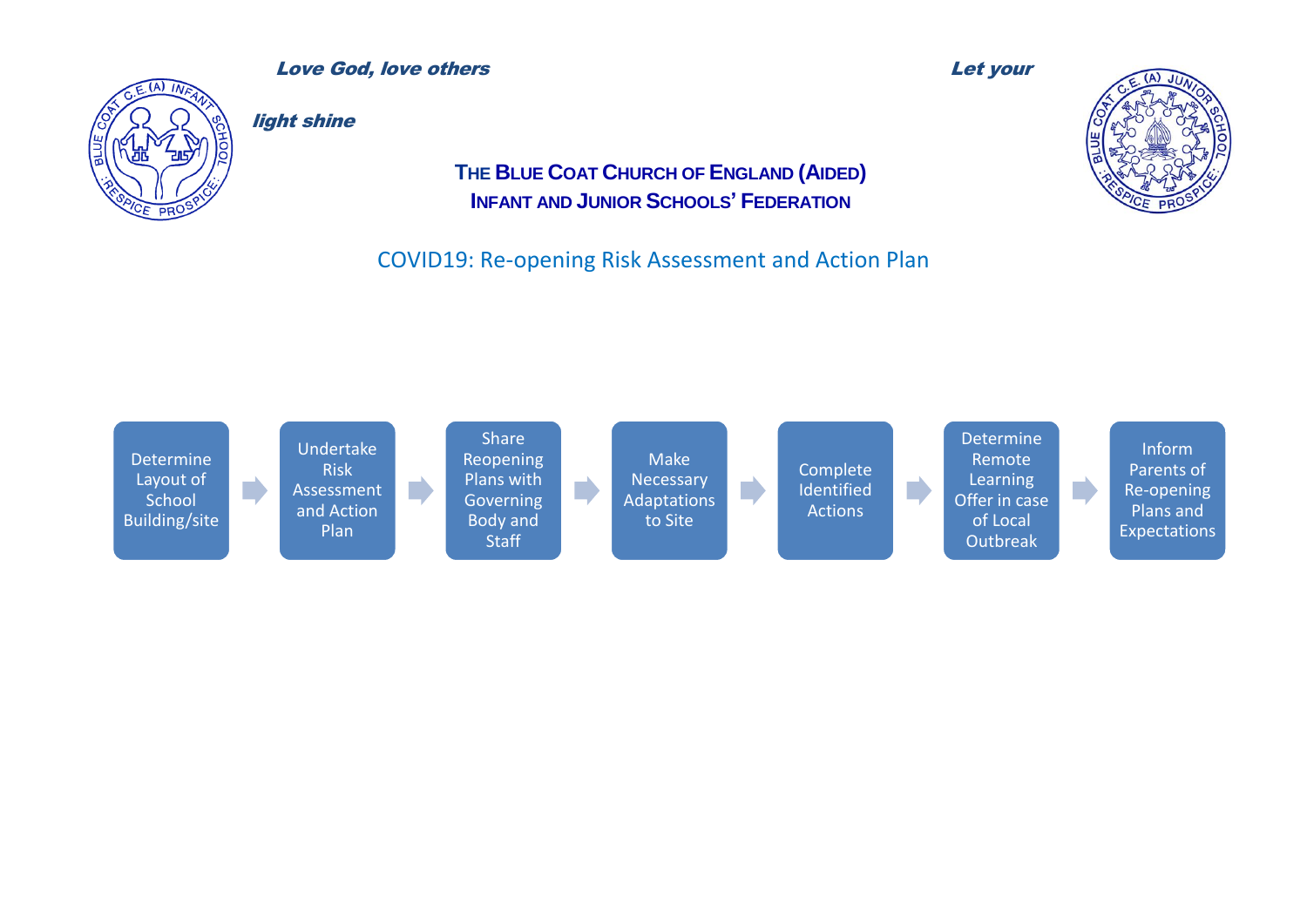

light shine

### **THE BLUE COAT CHURCH OF ENGLAND (AIDED) INFANT AND JUNIOR SCHOOLS' FEDERATION**



| Theme                | <b>Control Measures</b>            | Risk to         | <b>Risk Level</b> | <b>Action Required/Decision</b> | <b>Action Completed</b> | <b>Risk Level</b> |
|----------------------|------------------------------------|-----------------|-------------------|---------------------------------|-------------------------|-------------------|
|                      |                                    | Implementation  | Pre-Action        | Made                            | Date                    | Post              |
|                      |                                    |                 |                   |                                 |                         | Action            |
| Preparing            | Premises and utilities have been   | Site Manager is | H                 | Source alternative suitably     |                         |                   |
| <b>Buildings and</b> | health and safety checked and      | unavailable     |                   | trained person                  |                         |                   |
| <b>Facilities</b>    | building is compliant.             |                 |                   |                                 |                         |                   |
|                      | Water treatments                   |                 |                   | Carry out a formal / recorded   |                         |                   |
|                      | Fire alarm testing                 |                 |                   | full preopening premises        |                         |                   |
|                      | Repairs                            |                 |                   | inspection.                     |                         |                   |
|                      | Grass cutting                      | Site has been   | M                 |                                 |                         |                   |
|                      | PAT testing                        | closed for      |                   | Commission a water              |                         |                   |
|                      | Fridges and freezers               | prolonged       |                   | treatment specialist to         |                         |                   |
|                      | Boiler/ heating servicing Internet | period          |                   | chlorinate and flush the        |                         |                   |
|                      | services                           |                 |                   | complete system for all hot     |                         |                   |
|                      | Any other statutory inspections    |                 |                   | and cold water systems and      |                         |                   |
|                      | Insurance covers reopening         |                 |                   | certify the water system is     |                         |                   |
|                      | arrangements                       |                 |                   | safe before the buildings are   |                         |                   |
|                      |                                    |                 |                   | reoccupied. This is now         |                         |                   |
|                      |                                    |                 |                   | checked and completed           |                         |                   |
|                      |                                    |                 |                   | remotely from NANT              |                         |                   |
|                      |                                    |                 |                   |                                 |                         |                   |
|                      |                                    |                 |                   |                                 |                         |                   |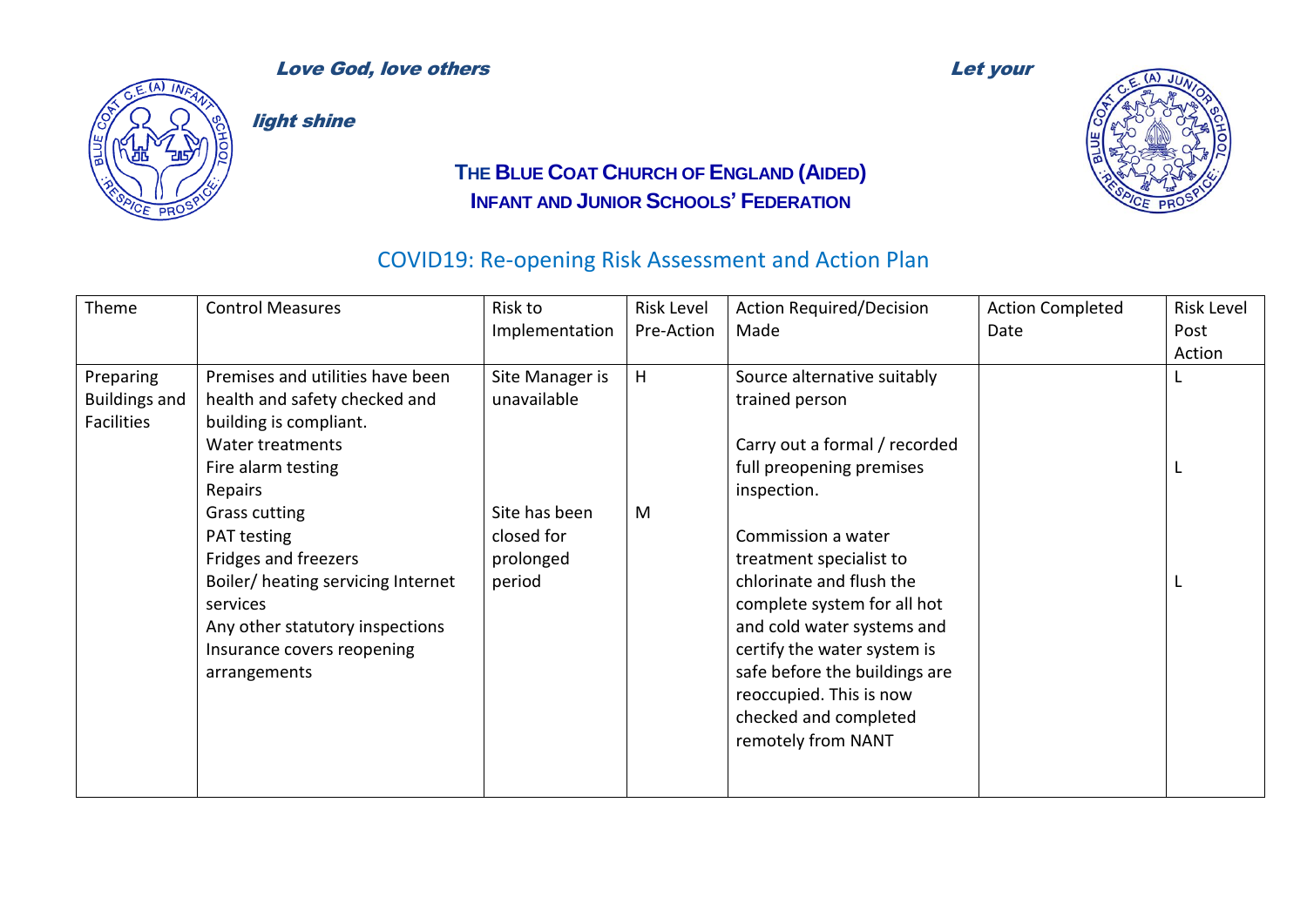#### **Love God, love others and the contract of the Contract of Let your contract of the Let your contract of the Let your contract of the Contract of the Contract of the Contract of the Contract of the Contract of the Contract**



light shine

### **THE BLUE COAT CHURCH OF ENGLAND (AIDED) INFANT AND JUNIOR SCHOOLS' FEDERATION**

### COVID19: Re-opening Risk Assessment and Action Plan

Determine with the catering staff / school meals service how left-over frozen food should be dealt with and action as appropriate. Office spaces/staff rooms redesigned to allow office based staff or break space to work safely. Office/staffroo m does not allow for adequate space between staff members Staff members using microwave, kettle, toaster, microwave increases risk. M M Staff room chair layout modified for social distancing Staff have been reminded of social distance guidelines and to minimise numbers entering the staffroom at all times. Signs have been placed informing staff to take responsibility in cleaning down items after each and every use. Disposable wipes have

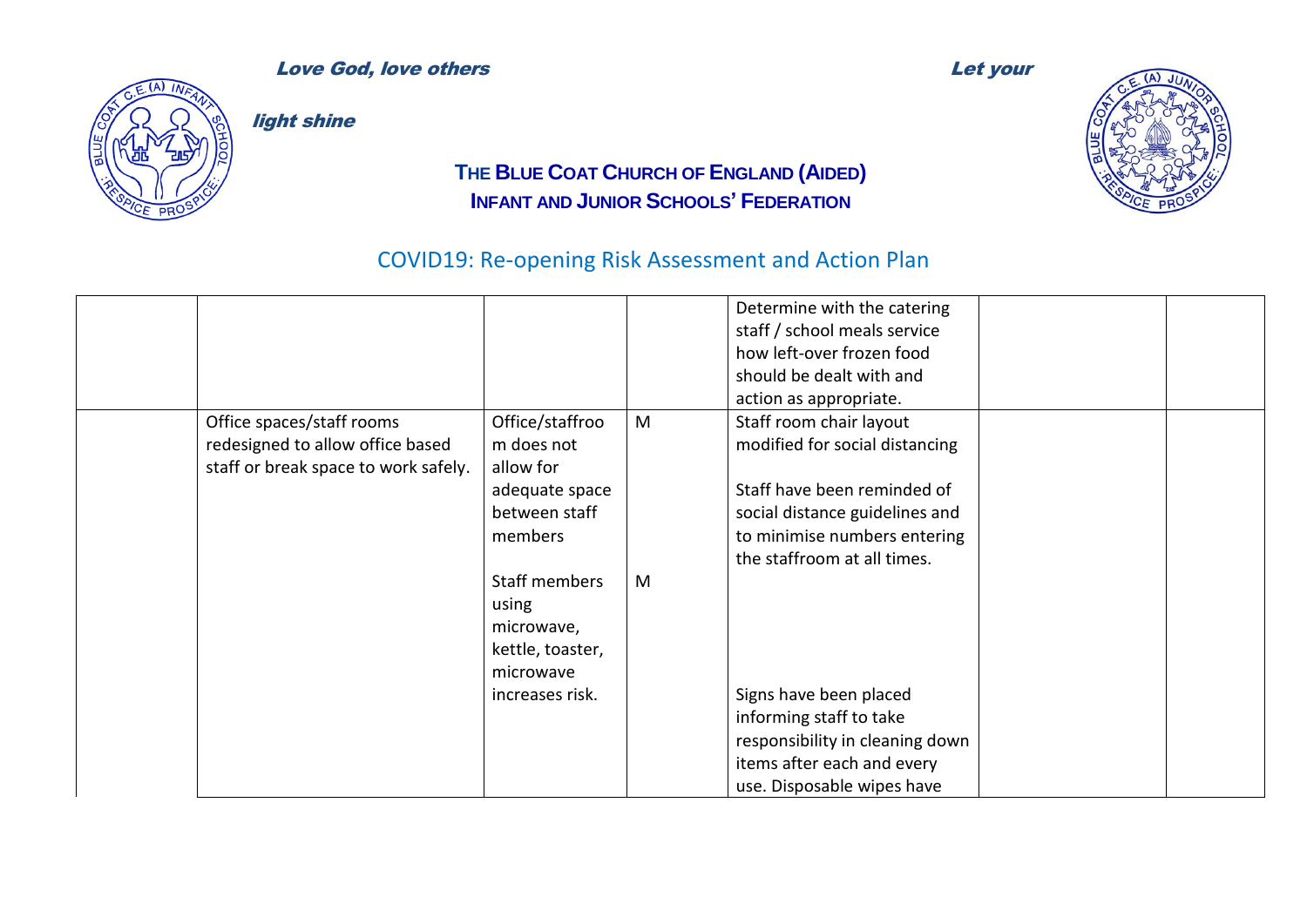

light shine

### **THE BLUE COAT CHURCH OF ENGLAND (AIDED) INFANT AND JUNIOR SCHOOLS' FEDERATION**

|                                                                                                                                                 |                                                                                                                                |   | been placed in the kitchen and<br>one pack per week will be<br>replenished.                                                                                                                                            |  |
|-------------------------------------------------------------------------------------------------------------------------------------------------|--------------------------------------------------------------------------------------------------------------------------------|---|------------------------------------------------------------------------------------------------------------------------------------------------------------------------------------------------------------------------|--|
| Entry and exit routes to the school<br>are in place, any physical changes<br>and/or signage required to allow<br>social distancing are in place | <b>Bottlenecks</b><br>likely at<br>entrance to<br>school and<br>pathways. Social<br>distancing<br>unlikely to be<br>maintained | M | One-way system in place to enter<br>and exit the school. Signage in<br>place. Staggered start and end of<br>the day to reduce number of<br>adults using the space.                                                     |  |
|                                                                                                                                                 | Parents/carers<br>entering the<br>premises                                                                                     | H | Bluecoat will lock both sets of<br>school gates each morning and<br>parents/carers will be informed<br>that for the foreseeable future<br>they are not permitted on school<br>premises to keep infection rates<br>low. |  |

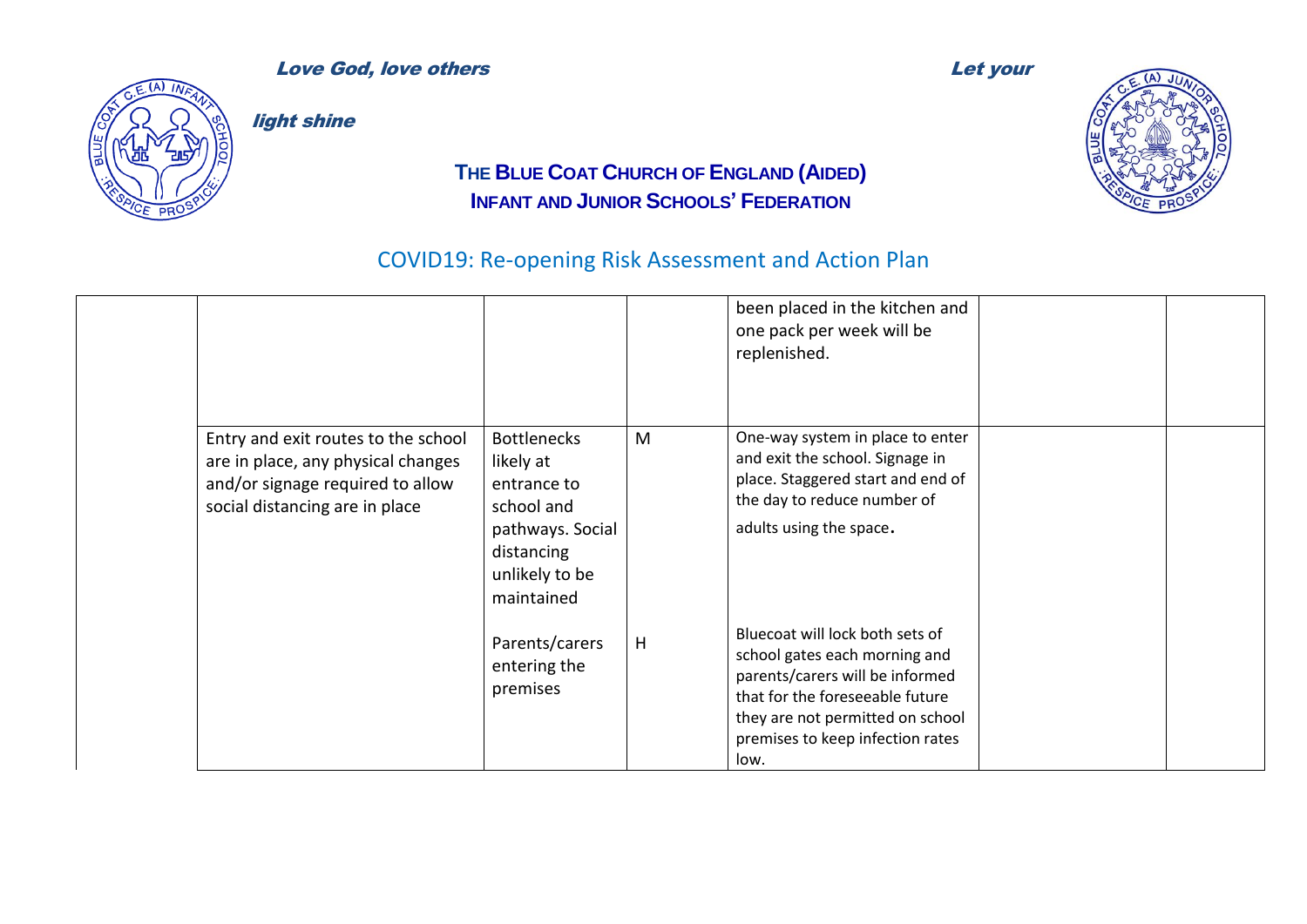

light shine

### **THE BLUE COAT CHURCH OF ENGLAND (AIDED) INFANT AND JUNIOR SCHOOLS' FEDERATION**

|                         | Consideration given to the<br>arrangements for any deliveries.                                                                                                                                          |                                                                                                                                |   | No modifications needed as usual<br>systems maintain social<br>distancing.<br>Delivery divers/couriers will now<br>need to call reception and the<br>parcels will be taken through the<br>gates using full PPE<br>Staff are advised to collect their<br>parcel from reception wearing<br>gloves and if possible leave the<br>parcel for 72 hours before<br>opening |  |
|-------------------------|---------------------------------------------------------------------------------------------------------------------------------------------------------------------------------------------------------|--------------------------------------------------------------------------------------------------------------------------------|---|--------------------------------------------------------------------------------------------------------------------------------------------------------------------------------------------------------------------------------------------------------------------------------------------------------------------------------------------------------------------|--|
| Emergency<br>Evacuation | Evacuation routes are confirmed,<br>and signage accurately reflects<br>these. NB In the event of<br>emergency the priority is getting<br>out of the building calmly<br>regardless of social distancing. | Current<br>evacuation<br>routes would<br>cause multiple<br>groups of<br>people to come<br>into contact.<br>More<br>appropriate | M | Fire marshall training has allowed<br>Blue Coat to reduce all contact<br>and crossing of PODS whilst still<br>ensuring a safe exit from school.                                                                                                                                                                                                                    |  |

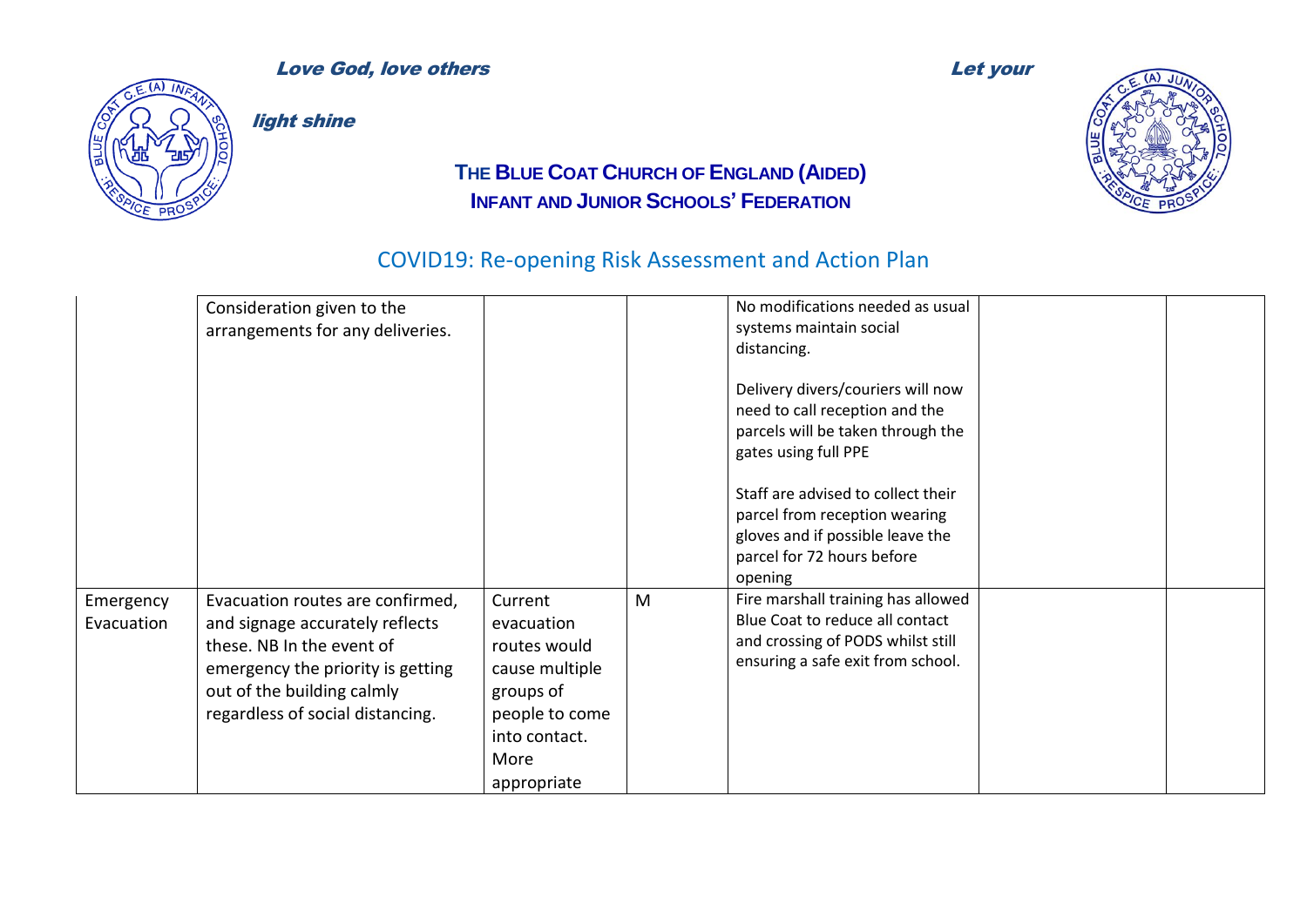



light shine

### **THE BLUE COAT CHURCH OF ENGLAND (AIDED) INFANT AND JUNIOR SCHOOLS' FEDERATION**

|                                   |                                                                                                                  | alternatives are<br>possible |   |                                                                                                                                                                                                                                                                                                                                |  |
|-----------------------------------|------------------------------------------------------------------------------------------------------------------|------------------------------|---|--------------------------------------------------------------------------------------------------------------------------------------------------------------------------------------------------------------------------------------------------------------------------------------------------------------------------------|--|
| Cleaning and<br>waste<br>disposal | Enhanced cleaning regime is in<br>place in line with COVID19:<br>Cleaning in non-healthcare settings<br>guidance |                              |   | Enhanced cleaning schedule<br>implemented throughout the<br>site, ensuring that contact points,<br>worksurfaces, door handles, taps,<br>toilets, basins etc. are all<br>thoroughly cleaned and<br>disinfected regularly.<br>Hand towels and handwash are<br>to be checked and replaced as<br>needed by Site and cleaning staff |  |
|                                   | Daily cleaning in classrooms                                                                                     | Resources and<br>time        | M | Buckets per pod will be issued<br>and include stock to last on<br>average 4 weeks, these buckets                                                                                                                                                                                                                               |  |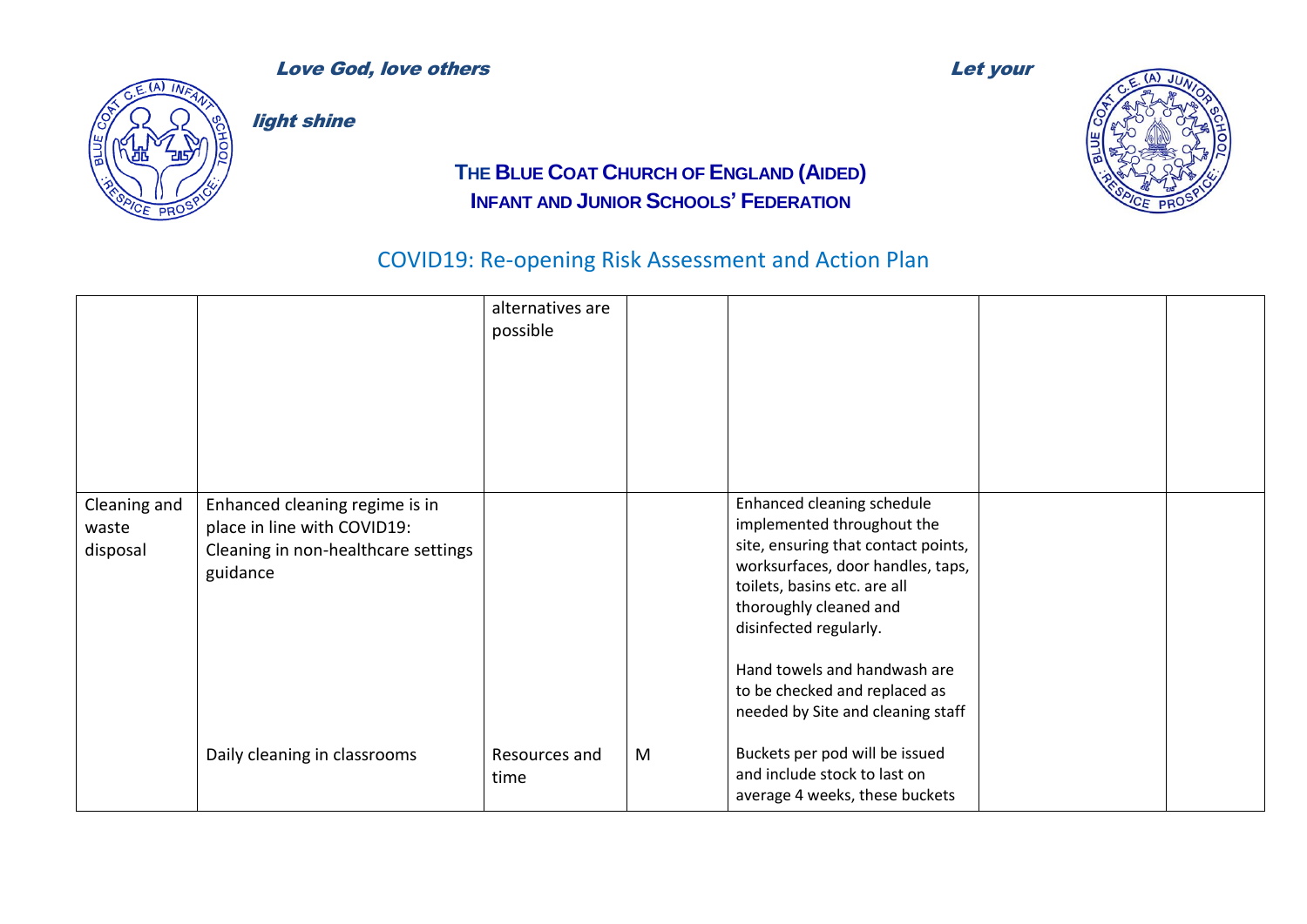



light shine

### **THE BLUE COAT CHURCH OF ENGLAND (AIDED) INFANT AND JUNIOR SCHOOLS' FEDERATION**

| Resources and cleaning products                                                  | Staff purchasing<br>items not<br>recorded | M | should be kept safe by each class<br>teacher, there must be no<br>sharing items and if items run<br>low teachers must email the site<br>manager so arrange<br>replenishment.<br>All staff have been informed that<br>no items should be bought by<br>individuals due to COSHH related<br>legislation. Staff should email any<br>requirements through to the iste<br>manager or BM and where<br>possible items will be sourced. |  |
|----------------------------------------------------------------------------------|-------------------------------------------|---|--------------------------------------------------------------------------------------------------------------------------------------------------------------------------------------------------------------------------------------------------------------------------------------------------------------------------------------------------------------------------------------------------------------------------------|--|
| Capacity of cleaning staff is<br>adequate to enable enhanced<br>cleaning regime. | Insufficient Staff                        | M | Walsall Council to replace any<br>missing cleaners                                                                                                                                                                                                                                                                                                                                                                             |  |

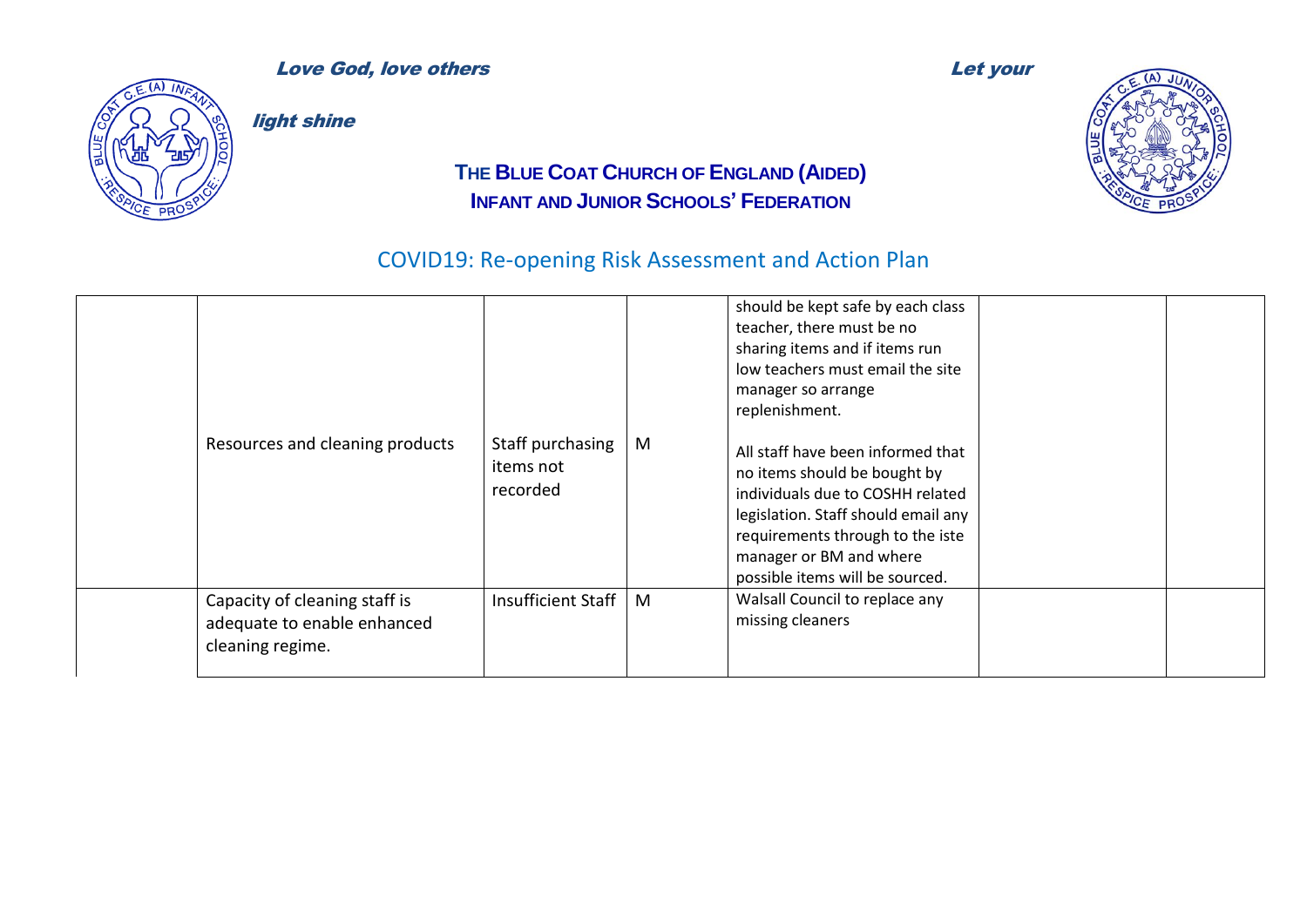

light shine

### **THE BLUE COAT CHURCH OF ENGLAND (AIDED) INFANT AND JUNIOR SCHOOLS' FEDERATION**



| Adequate cleaning supplies and        | No hand                   | M | Hand sanitiser available at all      |  |
|---------------------------------------|---------------------------|---|--------------------------------------|--|
| facilities around the school are in   | sanitiser for             |   | school entrances including           |  |
| place.                                | visitors to               |   | mobile classrooms, if supplies are   |  |
|                                       | reception.                |   | low teachers are to email the site   |  |
| Arrangements for longer term          |                           |   | manager or BM                        |  |
| continual supplies are also in place. | Classrooms do<br>not have |   | Lidded bins in classrooms for        |  |
|                                       | tissues.                  |   | tissue disposal                      |  |
|                                       |                           |   |                                      |  |
|                                       |                           |   | Disposable tissues in each           |  |
|                                       |                           |   | classroom to implement the           |  |
|                                       | Low supply of             |   | 'catch it, bin it, kill it' approach |  |
|                                       | soap                      |   |                                      |  |
|                                       |                           |   | Stock check and ordering             |  |
|                                       |                           |   | schedule reviewed and order          |  |
|                                       |                           |   | made.                                |  |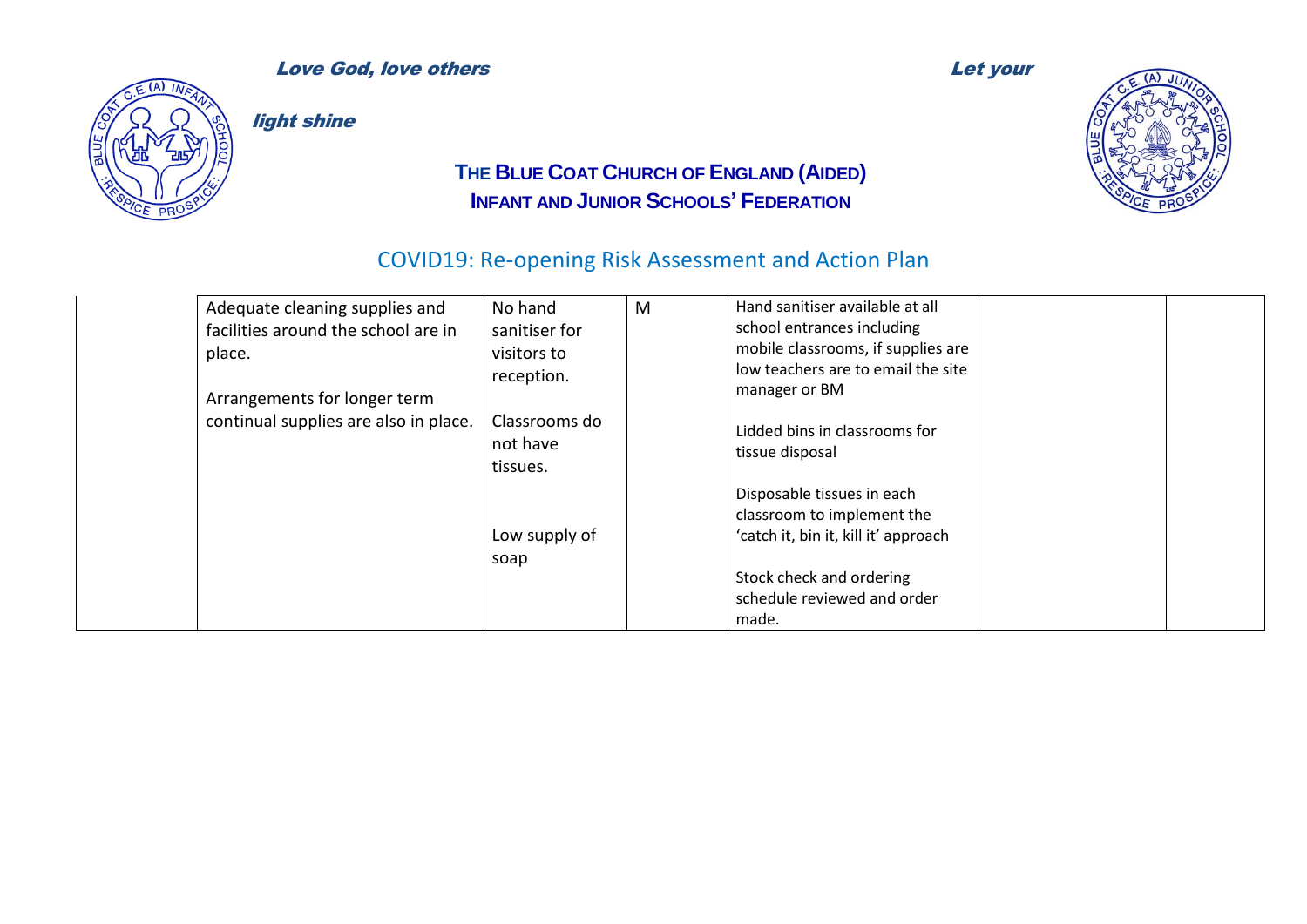

light shine

### **THE BLUE COAT CHURCH OF ENGLAND (AIDED) INFANT AND JUNIOR SCHOOLS' FEDERATION**



| Waste disposal process in place for | Waste products                                                                | M | Waste bags and containers - kept                                                                                                                                                                                                                                                                                                                                                                                                   |  |
|-------------------------------------|-------------------------------------------------------------------------------|---|------------------------------------------------------------------------------------------------------------------------------------------------------------------------------------------------------------------------------------------------------------------------------------------------------------------------------------------------------------------------------------------------------------------------------------|--|
| potentially contaminated waste      | not disposed of                                                               |   | closed and stored separately                                                                                                                                                                                                                                                                                                                                                                                                       |  |
|                                     | correctly so                                                                  |   | from communal waste for 72                                                                                                                                                                                                                                                                                                                                                                                                         |  |
|                                     | increase risk of                                                              |   | hours                                                                                                                                                                                                                                                                                                                                                                                                                              |  |
| Classroom Waste and disposal        | infection<br>Classroom and<br>communal bins<br>over flowing<br>during the day | M | Waste collections made when<br>the minimum number of persons<br>are on site (i.e. after normal<br>opening hours).<br>Where possible once a bin is full<br>this should be bagged and taken<br>outside school to the main bins,<br>this should be conducted by any<br>member of staff to help reduce<br>unnecessary contamination of<br>waste staying on school property.<br>When carrying out this task full<br>PPE should be worn. |  |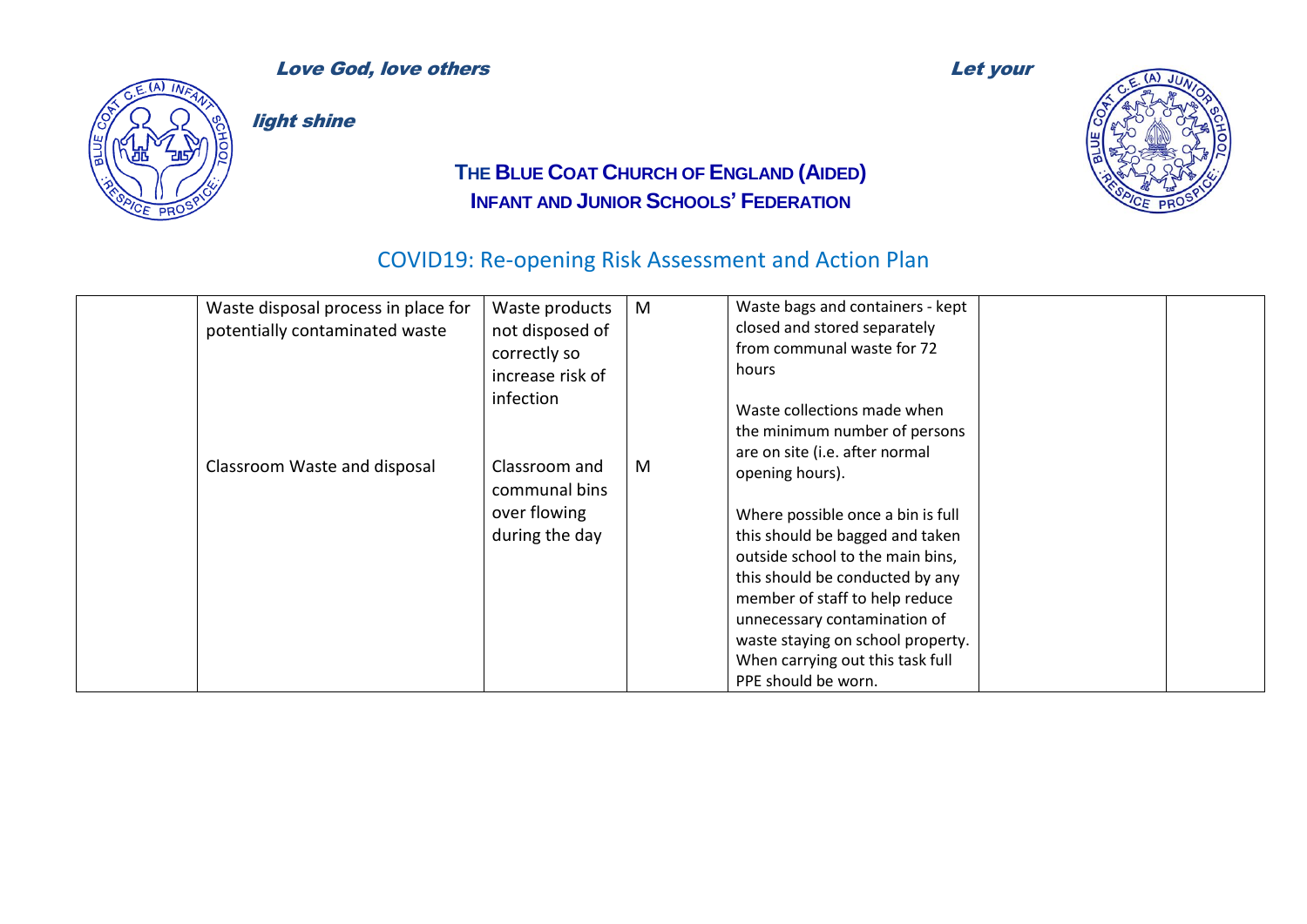

light shine

### **THE BLUE COAT CHURCH OF ENGLAND (AIDED) INFANT AND JUNIOR SCHOOLS' FEDERATION**



| Classrooms | Appropriate resources are<br>available within all classrooms e.g.<br>IT, age specific resources. NB:<br>sharing of equipment or stationery<br>should be prevented where<br>possible. Shared materials and<br>surfaces should be cleaned and<br>disinfected more frequently<br>[source: protective measures]<br>guidance].<br>Resources which are not easily<br>washable or wipeable have been<br>be removed. | Inappropriate<br>sized equipment<br>for smaller<br>children<br>Soft toys,<br>cushions and<br>beanbags in<br>classroom not<br>easily washable. | M | Movement of resources and<br>furniture as appropriate to avoid<br>contamination.<br>Remove soft furnishings from<br>classrooms<br>e-Bug posters displayed:<br>Horrid hands<br>Super sneezes<br>Hand hygiene<br>Respiratory hygiene<br>Microbe mania |  |
|------------|--------------------------------------------------------------------------------------------------------------------------------------------------------------------------------------------------------------------------------------------------------------------------------------------------------------------------------------------------------------------------------------------------------------|-----------------------------------------------------------------------------------------------------------------------------------------------|---|-----------------------------------------------------------------------------------------------------------------------------------------------------------------------------------------------------------------------------------------------------|--|
|            | Information posters are displayed<br>in every classroom, at the main<br>entrance, places visible to those at<br>the school gate, in the staffroom<br>and in all toilets.                                                                                                                                                                                                                                     | No COVID19<br>information<br>posters<br>currently in<br>place. Limited<br>reminders/                                                          | L |                                                                                                                                                                                                                                                     |  |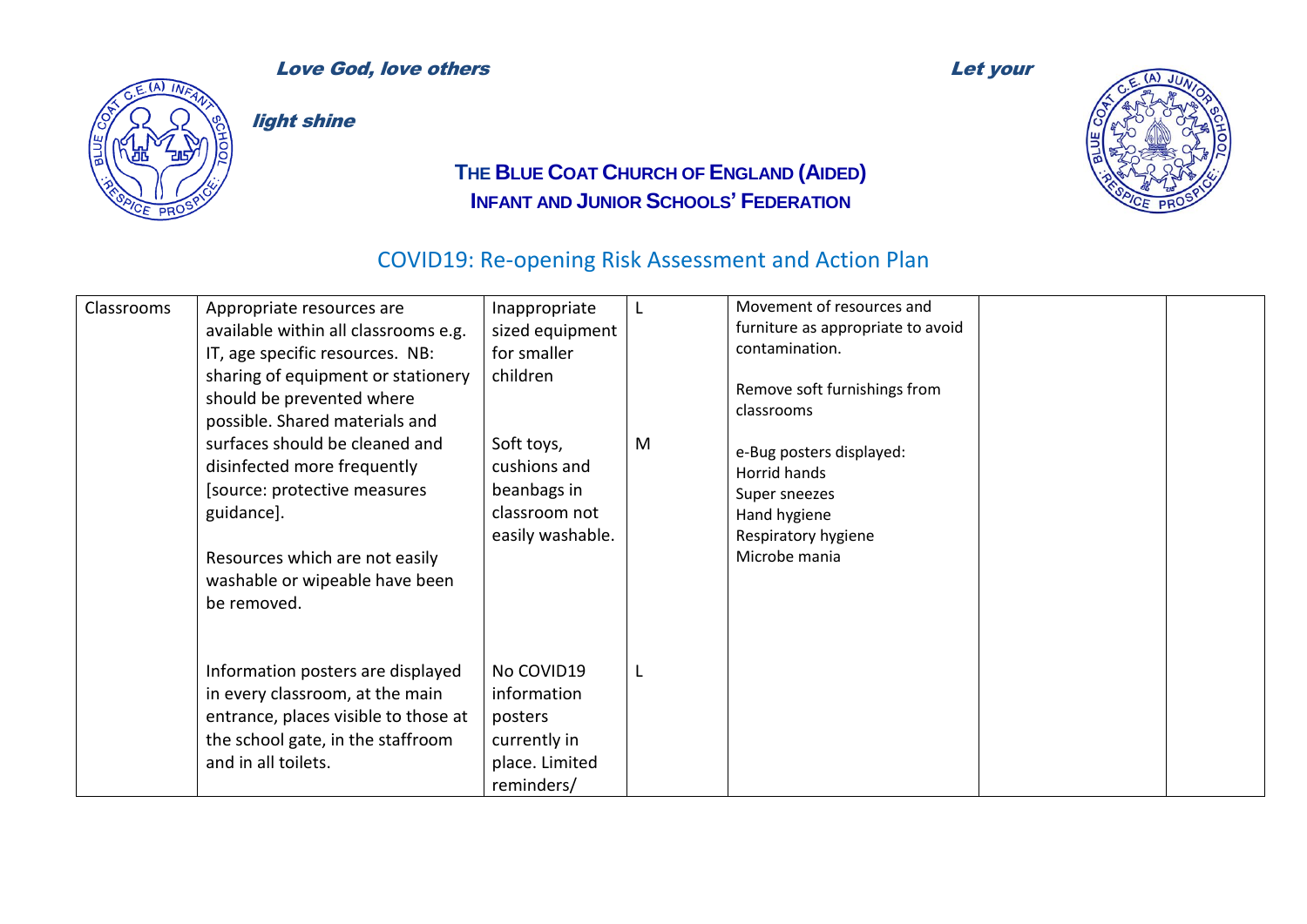

light shine

### **THE BLUE COAT CHURCH OF ENGLAND (AIDED) INFANT AND JUNIOR SCHOOLS' FEDERATION**



| Pupil storage of personal<br>belongings to reduce risk of cross<br>contamination | awareness for<br>children.                                                 |   | Pupil personal belongings to be<br>kept to a minimum. PE kit to be<br>worn to school on days of PE to<br>reduce movement and storage of<br>items. |  |
|----------------------------------------------------------------------------------|----------------------------------------------------------------------------|---|---------------------------------------------------------------------------------------------------------------------------------------------------|--|
|                                                                                  | Pupils handle<br>the belongings<br>of other pupils<br>and increase<br>risk | M | Pupil are advised to bring in their<br>own water bottles.                                                                                         |  |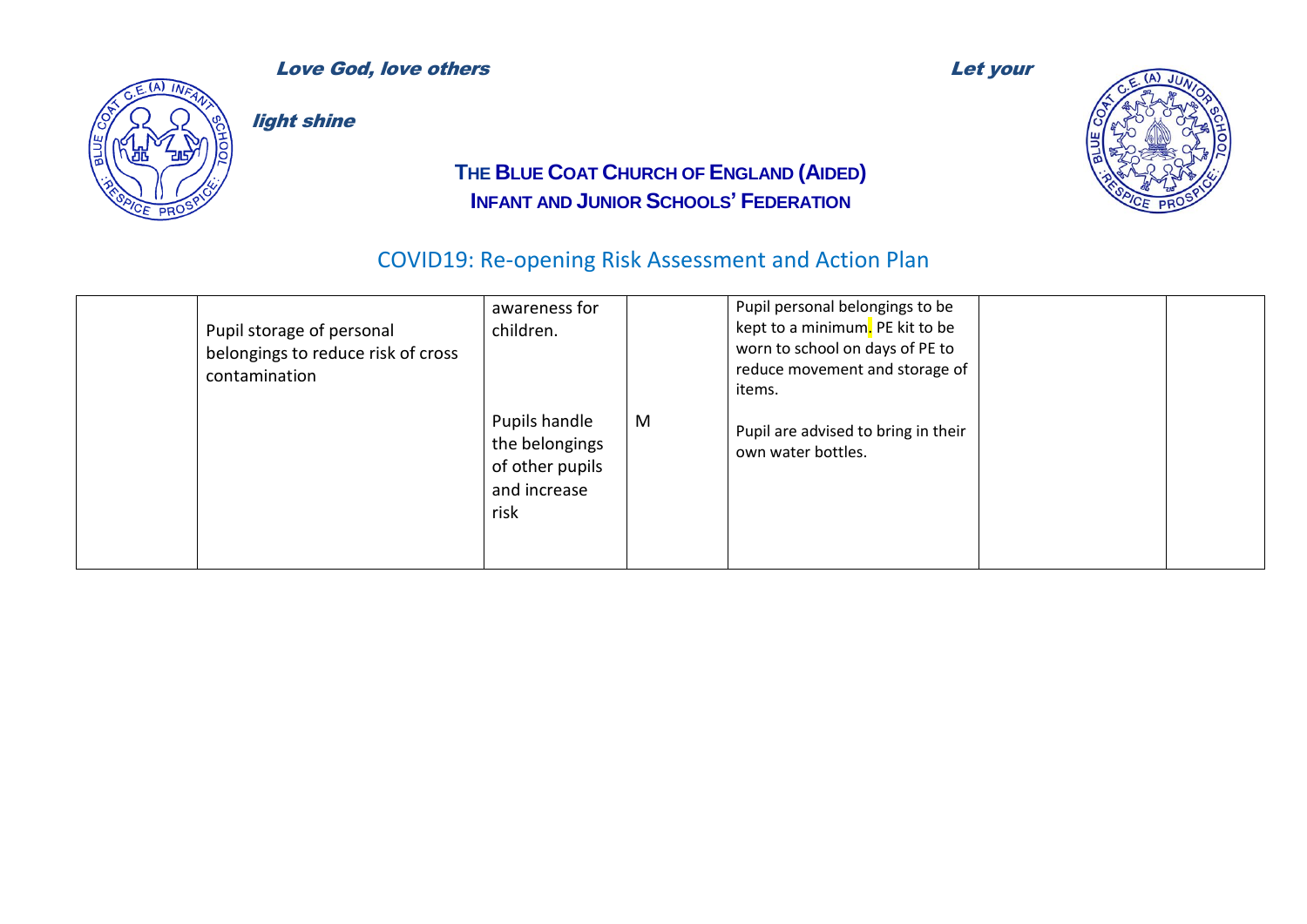

light shine

### **THE BLUE COAT CHURCH OF ENGLAND (AIDED) INFANT AND JUNIOR SCHOOLS' FEDERATION**



| <b>Staffing</b> | Staffing numbers required for      | insufficient     | H |                                                                | M |
|-----------------|------------------------------------|------------------|---|----------------------------------------------------------------|---|
|                 | entire eligible cohort have been   | staffing         |   |                                                                |   |
|                 | determined including support staff | available        |   |                                                                |   |
|                 | such as facilities, IT, midday and |                  |   |                                                                |   |
|                 | office/admin staff.                |                  |   |                                                                |   |
|                 |                                    | Paediatric First | H | Arrange Paediatric First Aid<br>update training as appropriate |   |
|                 | Including at least one of the      | Aider unable to  |   | and continue to update                                         |   |
|                 | following:                         | work on site     |   |                                                                |   |
|                 | Paediatric First aider (where      |                  |   |                                                                |   |
|                 | children under 3yrs)               |                  |   |                                                                |   |
|                 | Designated Safeguarding Lead       |                  |   |                                                                |   |
|                 | (DSL)                              |                  |   |                                                                |   |
|                 | <b>SENCO</b>                       |                  |   |                                                                |   |
|                 | Caretaker/site member              |                  |   |                                                                |   |
|                 | Office staff member                |                  |   |                                                                |   |
|                 |                                    |                  |   |                                                                |   |
|                 |                                    |                  |   |                                                                |   |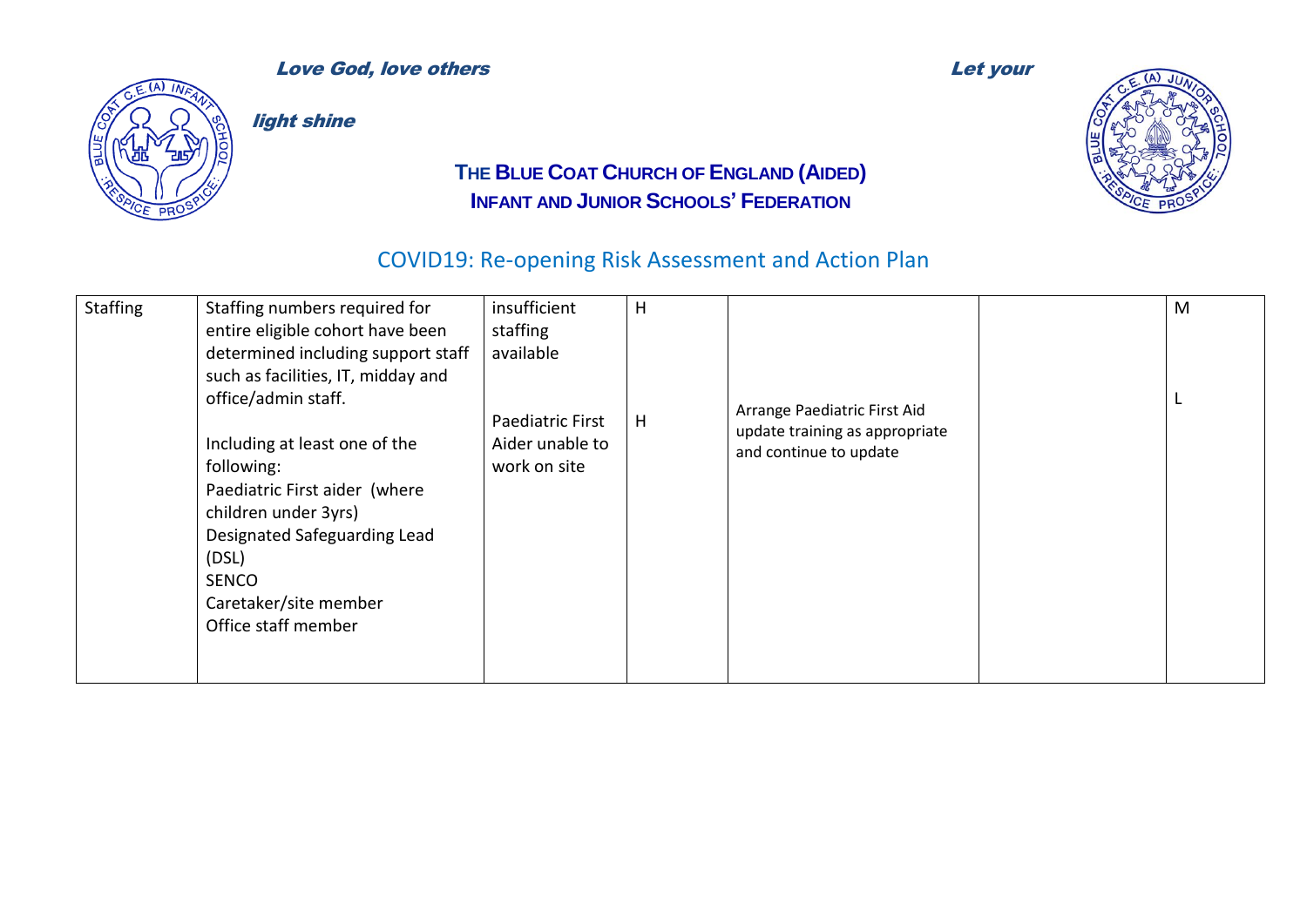

light shine

### **THE BLUE COAT CHURCH OF ENGLAND (AIDED) INFANT AND JUNIOR SCHOOLS' FEDERATION**



| Approach to staff absence<br>reporting and recording in place.<br>All staff aware | Staff do not<br>follow absence<br>procedures<br>linked to Covid-<br>19                                        | M | Refresher on code of conduct at<br><b>INSET day in September</b><br>Staff who are off work should<br>follow the procedure noted in<br>the handbook. Any staff are off<br>COVID related illness follow the<br>procedure issued by AO.                                                                                                                                 |  |
|-----------------------------------------------------------------------------------|---------------------------------------------------------------------------------------------------------------|---|----------------------------------------------------------------------------------------------------------------------------------------------------------------------------------------------------------------------------------------------------------------------------------------------------------------------------------------------------------------------|--|
| Arrangements for PPA to be<br>covered by<br>Staff                                 | Staff move to a<br>different bubble<br>for teaching PPA<br>sessions and risk<br>wider spread of<br>infection. | M | Teacher zone to be marked at the<br>front of the classroom<br>maintaining 2m social distancing<br>where possible.<br>PPA teacher to remain at the<br>front of the class with pupils<br>seated in rows facing the front.<br>Limited contact with pupils and<br>no requirement for detailed<br>marking although this can be<br>done verbally with pupils if<br>needed. |  |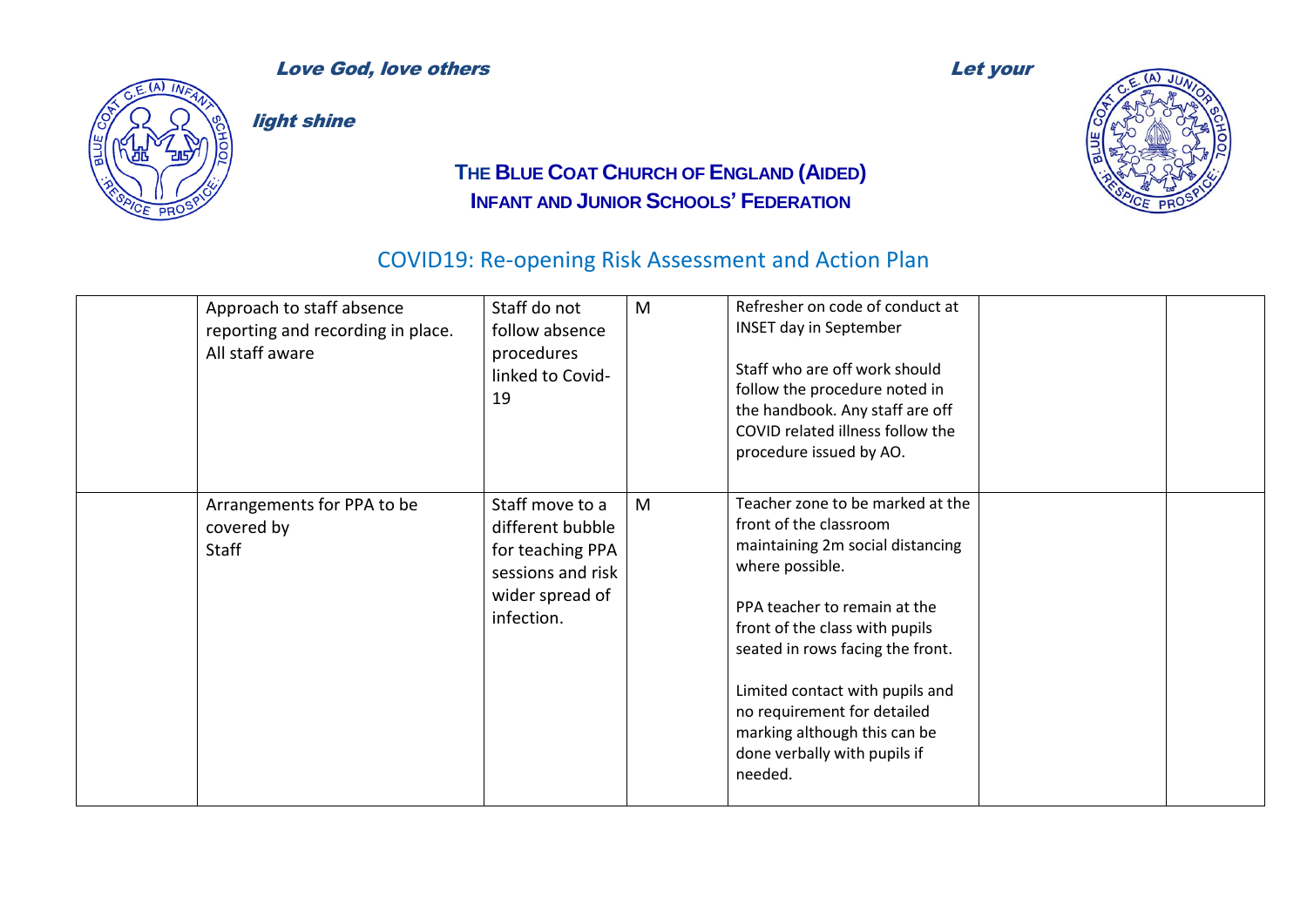



light shine

### **THE BLUE COAT CHURCH OF ENGLAND (AIDED) INFANT AND JUNIOR SCHOOLS' FEDERATION**

|                                                 |                                                                                                              |   | TA in the class to remain at 2m<br>distance from the PPA teacher.                                                                                                                                                                                    |  |
|-------------------------------------------------|--------------------------------------------------------------------------------------------------------------|---|------------------------------------------------------------------------------------------------------------------------------------------------------------------------------------------------------------------------------------------------------|--|
| Arrangements for Job share/cover<br>supervision | Staff move to a<br>different bubble<br>for teaching PPA<br>sessions and risk<br>wider spread of<br>infection | M | PA teacher to remain at the front<br>of the class with pupils seated in<br>rows facing the front.<br>Limited contact with pupils and<br>no requirement for detailed<br>marking.<br>TA in the class to remain at 2m<br>distance from the PPA teacher. |  |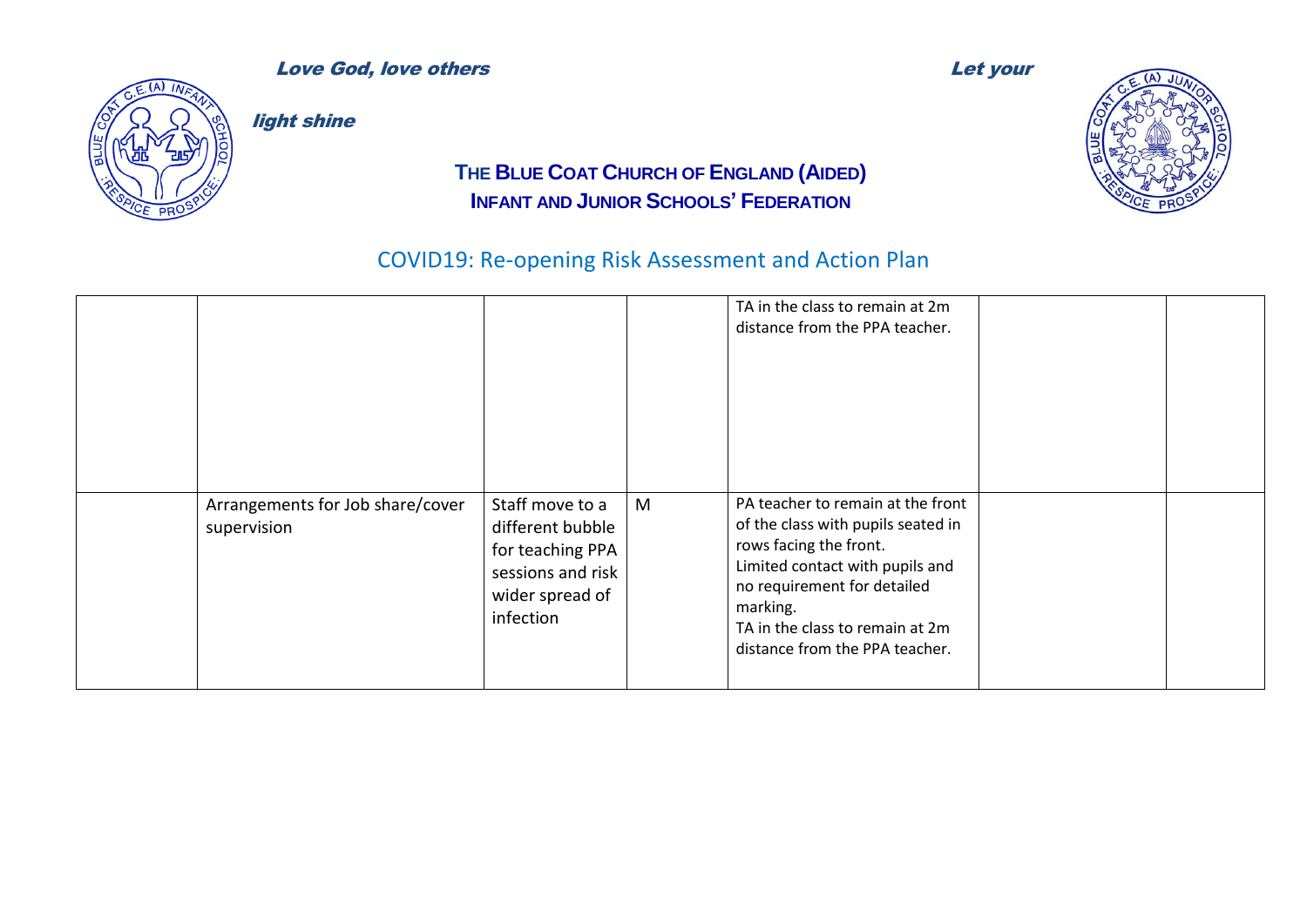

light shine

### **THE BLUE COAT CHURCH OF ENGLAND (AIDED) INFANT AND JUNIOR SCHOOLS' FEDERATION**



| Arrangements for staff who are<br>working from home are in place<br>due to self-isolation.<br>Communication arrangements are<br>in place with those staff and their<br>role in continuing to support the<br>working of the school is clear.<br><b>Staff</b>                                                                                                                                                                                              | Staff are unsure<br>of the<br>procedures and<br>therefore do not<br>adhere to<br>guidance<br>increasing risk<br>of infection<br>M                                                       | M | Staff who are contacted by NHS<br>Track and Trace should engage<br>with this process and self-isolate<br>as necessary<br>Staff who display symptoms are<br>asked to self-isolate and work<br>from home if well enough                                                                                                                                                                                                       |  |
|----------------------------------------------------------------------------------------------------------------------------------------------------------------------------------------------------------------------------------------------------------------------------------------------------------------------------------------------------------------------------------------------------------------------------------------------------------|-----------------------------------------------------------------------------------------------------------------------------------------------------------------------------------------|---|-----------------------------------------------------------------------------------------------------------------------------------------------------------------------------------------------------------------------------------------------------------------------------------------------------------------------------------------------------------------------------------------------------------------------------|--|
| Arrangements for staff who are<br>clinically vulnerable and/or living<br>with someone in these groups.<br>Communication arrangements are<br>in place with those staff and their<br>role in continuing to support the<br>working of the school is clear.<br>Definition of critically vulnerable<br>staff can be found here<br>https://www.gov.uk/govern<br>ment/publications/covid-19school-<br>closures/guidance-forschools-<br>about-temporarilyclosing | Clinically<br>vulnerable staff<br>are in close<br>contact with<br>pupils or other<br>staff and unable<br>to maintain<br>social distancing<br>and therefore<br>are at increased<br>risk. | H | Staff who are identified as<br>critically vulnerable will be<br>required to return to work<br>from 1st September. They will<br>be provided with safe, socially<br>distanced working spaces in<br>classrooms. There will be<br>limited contact with pupils and<br>should remain at a safe 2m<br>distance from other staff. All<br>staff remain responsible for<br>their own social distancing.<br>Handwashing facilities and |  |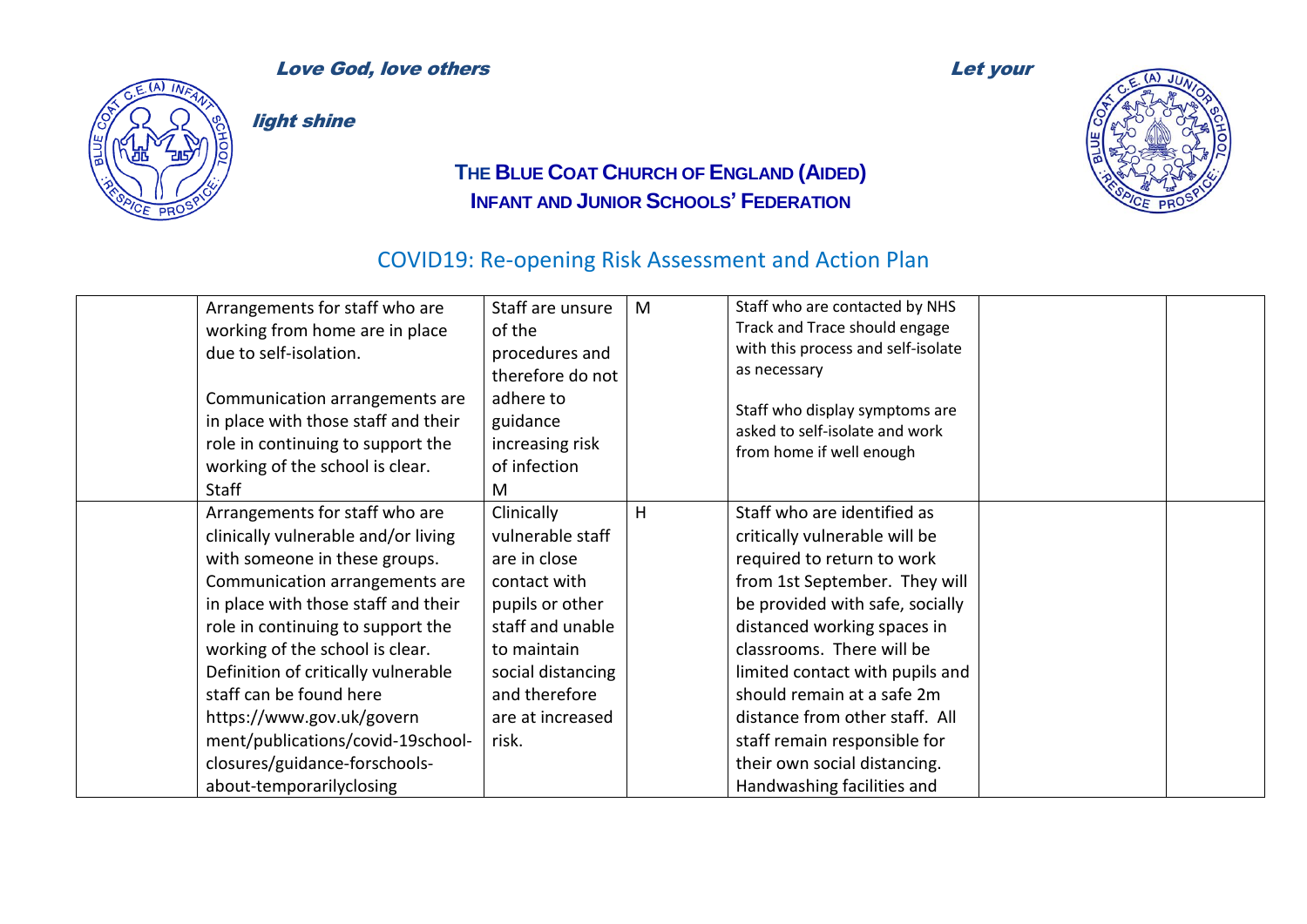



light shine

### **THE BLUE COAT CHURCH OF ENGLAND (AIDED) INFANT AND JUNIOR SCHOOLS' FEDERATION**

|                                                                                                                                                             |                                                                      |   | hand sanitiser will be<br>provided.                                                                                                                                                                                                               |  |
|-------------------------------------------------------------------------------------------------------------------------------------------------------------|----------------------------------------------------------------------|---|---------------------------------------------------------------------------------------------------------------------------------------------------------------------------------------------------------------------------------------------------|--|
| Plans to respond to increased<br>sickness levels are in place. Cover<br>arrangements determined<br>(including leaders and safeguarding<br>designated leads) | <b>Staffing</b><br>arrangements<br>affected due to<br>staff sickness | M | Where cover in a class is<br>required this will be worked<br>on by ELT to ensure a<br>sufficient cool off period has<br>happened before any changes<br>occur i.e the cover teacher has<br>been in minimal contact with<br>any other class/school. |  |

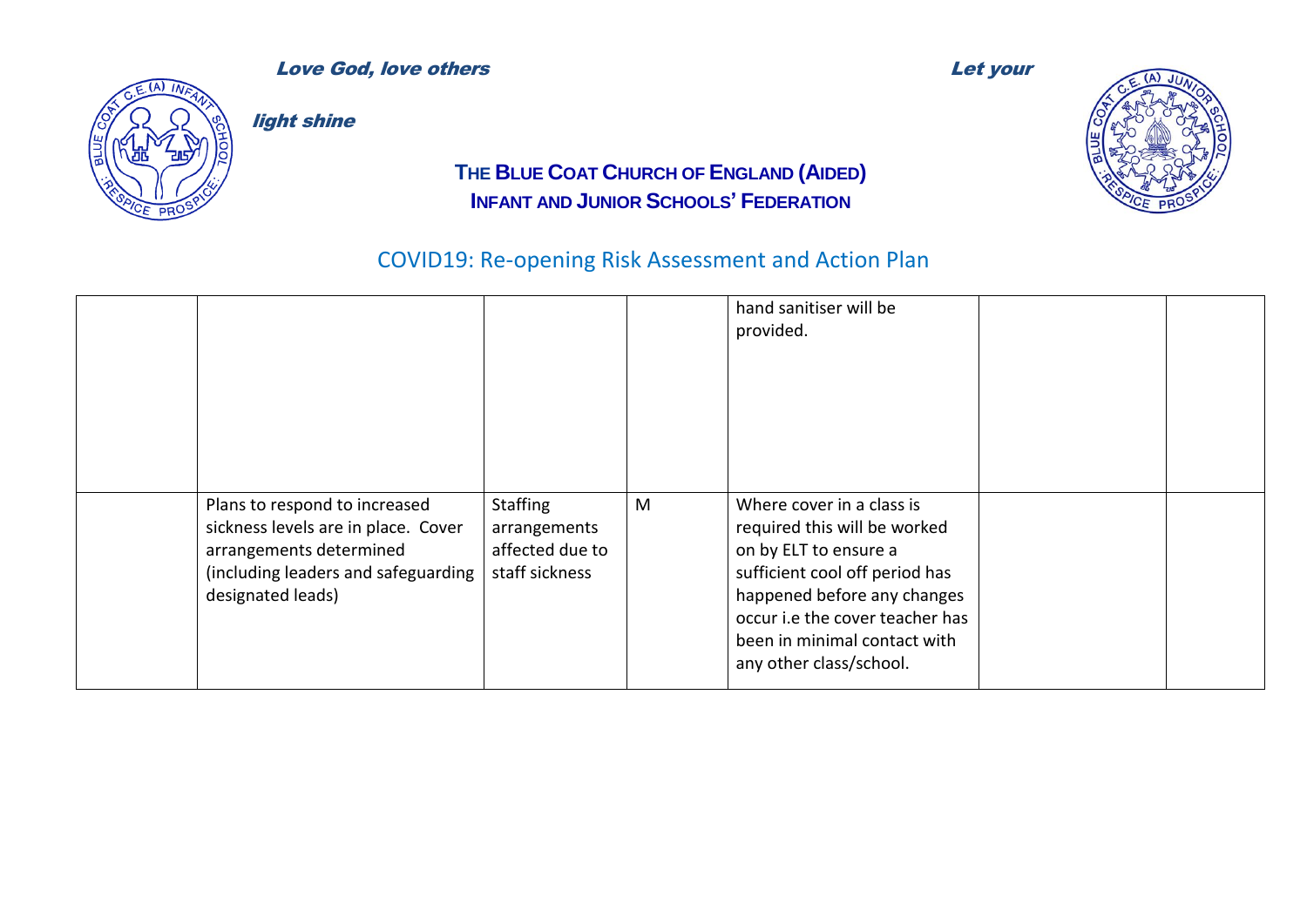

light shine

### **THE BLUE COAT CHURCH OF ENGLAND (AIDED) INFANT AND JUNIOR SCHOOLS' FEDERATION**



| Visiting support staff or<br>professional agencies (ie: sports<br>coaches/Ed Psych | Covid secure<br>procedures not<br>followed and<br>possible<br>contamination<br>of 'bubbles'<br><b>OCCULS</b> | M | All visitors to the school site<br>comply with Covid secure<br>procedures<br>Safe spaces with social<br>distancing measure in place<br>for SEND workers to complete<br>1:1 assessments with pupils |  |
|------------------------------------------------------------------------------------|--------------------------------------------------------------------------------------------------------------|---|----------------------------------------------------------------------------------------------------------------------------------------------------------------------------------------------------|--|
| Approaches for meetings and staff<br>training in place.                            | Insufficient<br>social distancing<br>in meeting<br>spaces                                                    | M | Socially distanced meetings to<br>take place in hall or other<br>suitable spaces<br>Where possible all meetings<br>are conducted via TEAMS                                                         |  |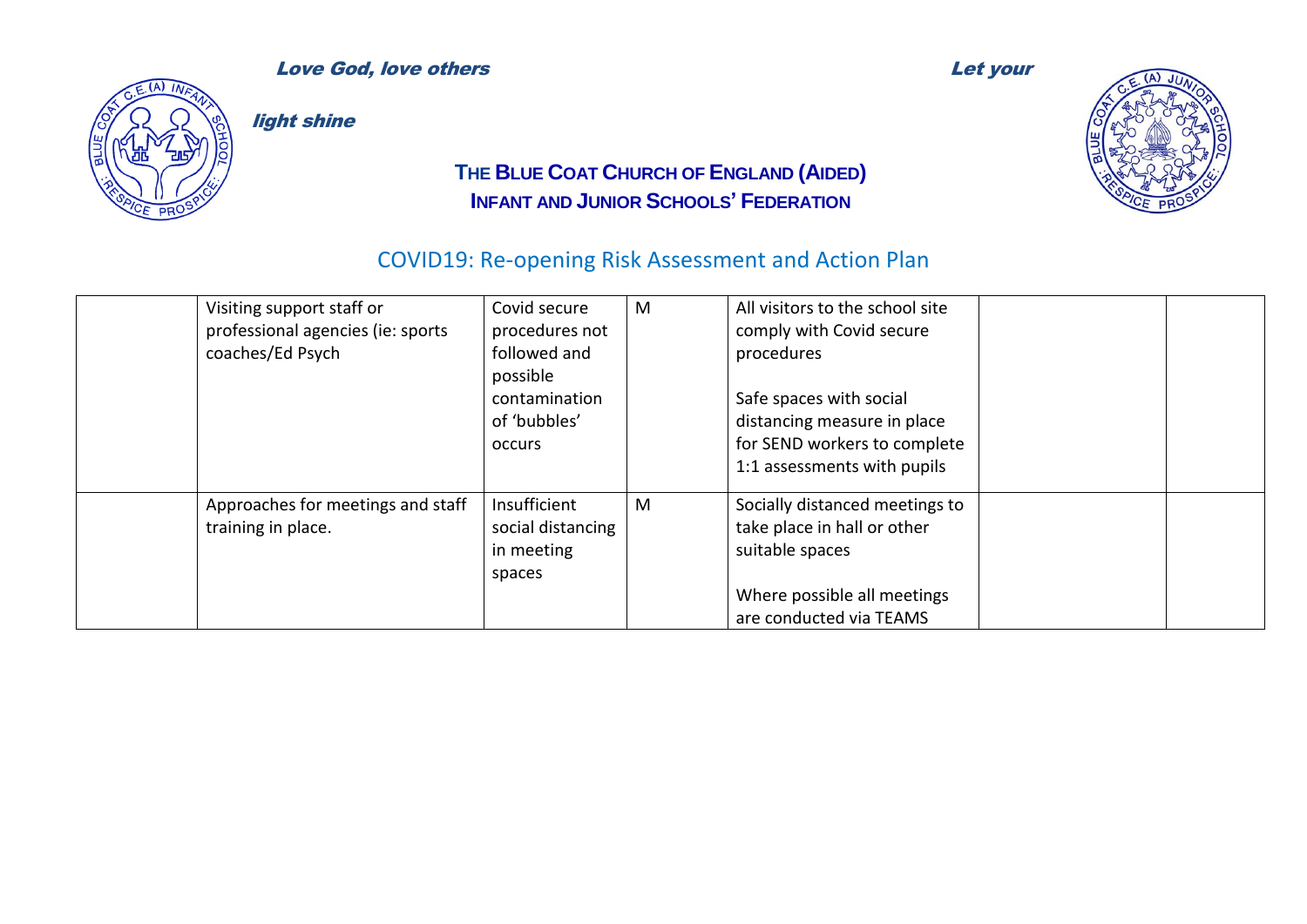

light shine

### **THE BLUE COAT CHURCH OF ENGLAND (AIDED) INFANT AND JUNIOR SCHOOLS' FEDERATION**



| Consideration given to the options   | TA s are           | M | Familiar staff used in each       |  |
|--------------------------------------|--------------------|---|-----------------------------------|--|
| for redeployment of staff to         | required to lead   |   | setting                           |  |
| support the effective working of     | some groups as     |   |                                   |  |
| the school.                          | not enough         |   | During any PPA allocated time     |  |
|                                      | teachers on site   |   | TA's will take responsibility for |  |
|                                      | to cover           |   | the class to enable teachers to   |  |
|                                      | numbers. Staff     |   | plan effectively                  |  |
|                                      | teaching in an     |   |                                   |  |
|                                      | unfamiliar         |   |                                   |  |
|                                      | environment        |   |                                   |  |
|                                      | and year group     |   |                                   |  |
| Approach to support wellbeing,       | Well-being and     | M | Staff are aware of available      |  |
| mental health and resilience in      | mental health      |   | support and advice for schools    |  |
| place, including bereavement         | concerns will      |   | and pupils available from WBC     |  |
| support                              | impact on ability  |   | including the Educational         |  |
|                                      | of staff to fulfil |   | Psychology service                |  |
| How staff are supported to follow    | their role in      |   |                                   |  |
| this within their own situations and | school.            |   | The Well-Being policy is in       |  |
| that of pupils and colleagues is     |                    |   | place.                            |  |
| clear                                | Staff are unclear  |   |                                   |  |
|                                      | on how to          |   |                                   |  |
|                                      | support pupil's    |   |                                   |  |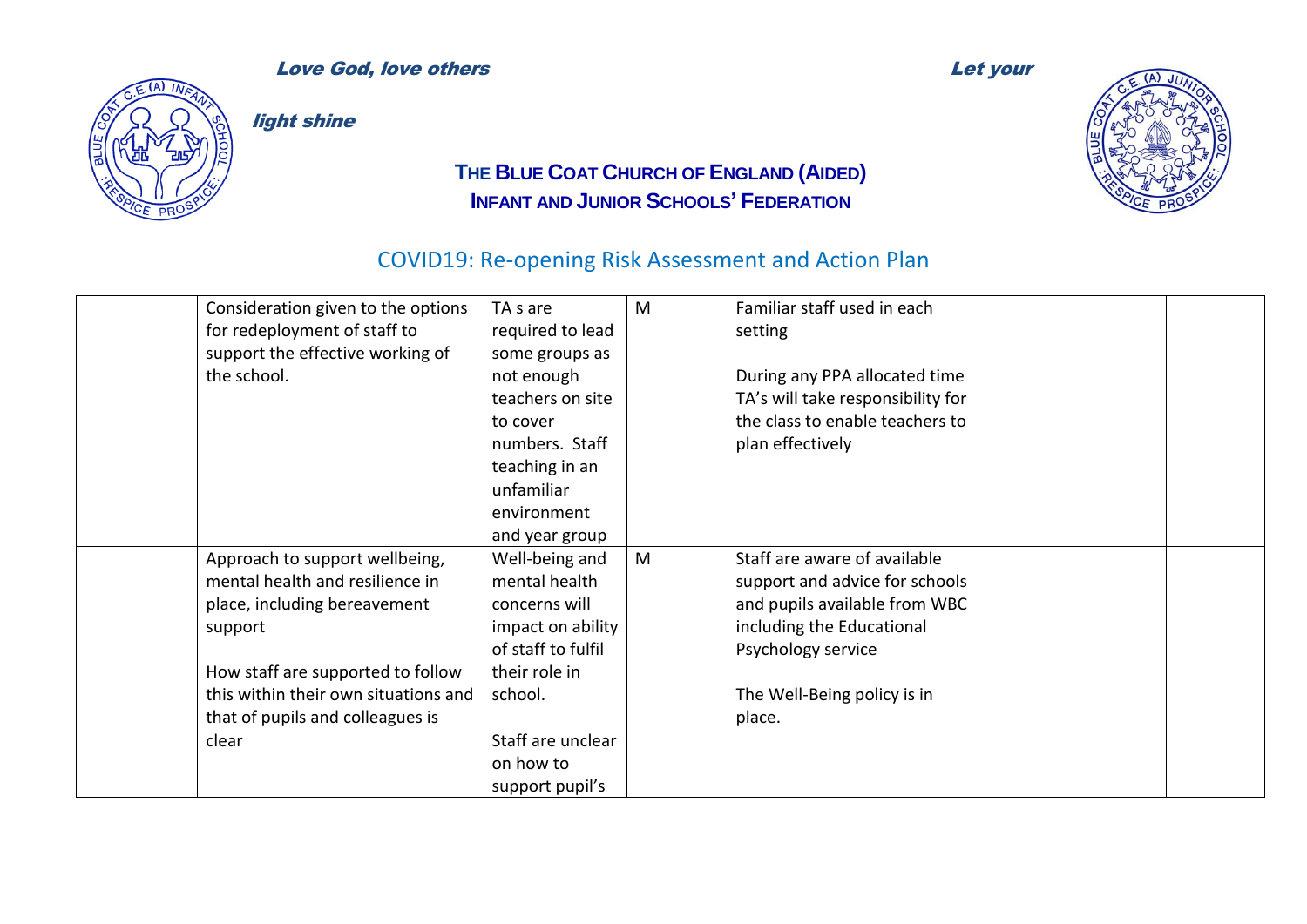



light shine

### **THE BLUE COAT CHURCH OF ENGLAND (AIDED) INFANT AND JUNIOR SCHOOLS' FEDERATION**

|                                                                                                                                  | welfare an<br>mental and<br>physical well-<br>being              |   | Resources and guidance<br>available by well-being leaders<br>in school.                                                               |  |
|----------------------------------------------------------------------------------------------------------------------------------|------------------------------------------------------------------|---|---------------------------------------------------------------------------------------------------------------------------------------|--|
| Arrangements for accessing<br>testing, if and when necessary, are<br>in place. Staff are clear on<br>returning to work guidance. | Staff are unclear<br>or unable to<br>access available<br>testing | H | Follow government guidance<br>and facilitate testing where<br>necessary. Staff to remain out<br>of school until results are<br>given. |  |

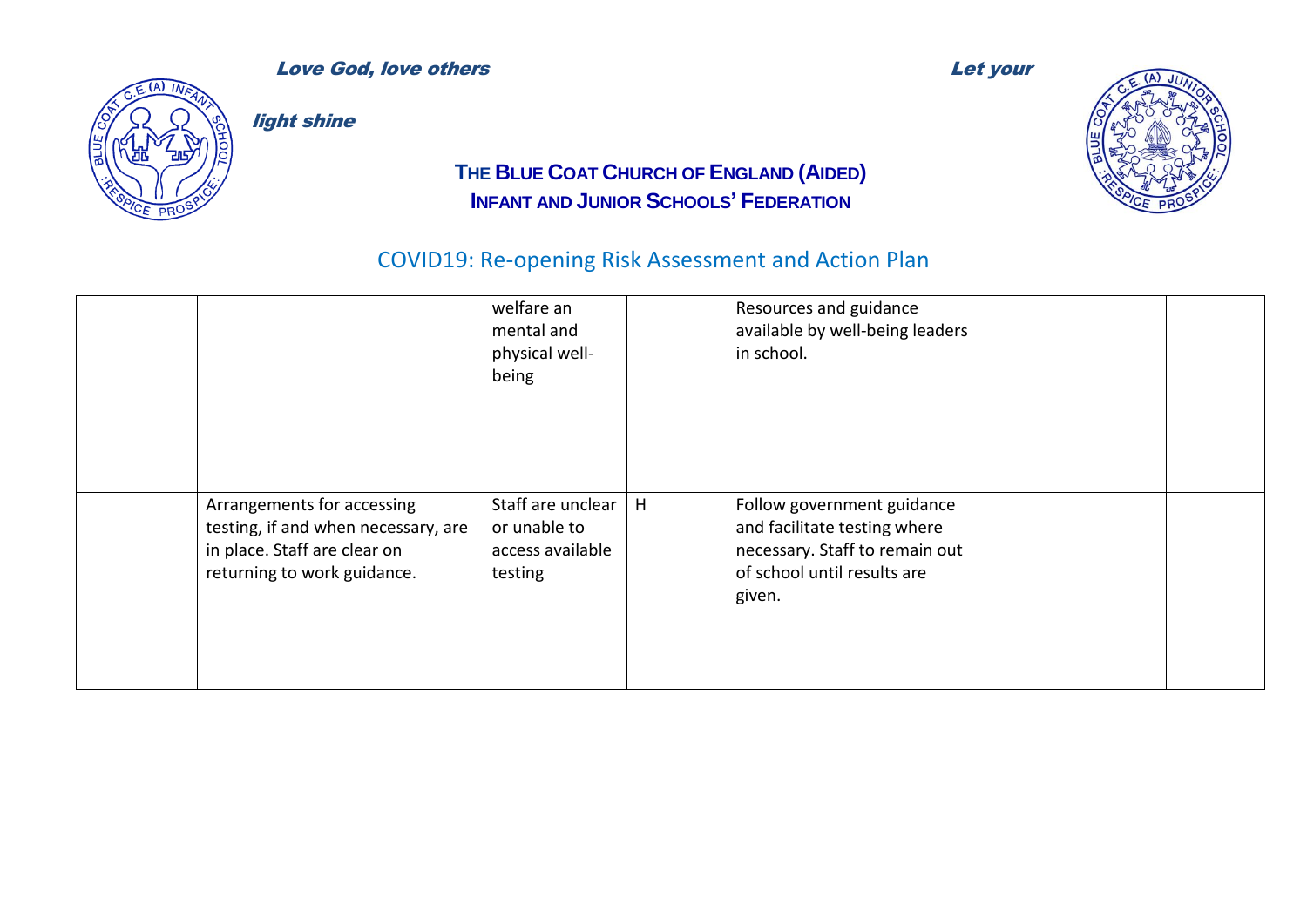

light shine

### **THE BLUE COAT CHURCH OF ENGLAND (AIDED) INFANT AND JUNIOR SCHOOLS' FEDERATION**



| Arrangements in place for any      | Visitors do not | M | Check with the contractor any   |  |
|------------------------------------|-----------------|---|---------------------------------|--|
| visitors/ contractors on site,     | follow social   |   | requirements their employer     |  |
| protocols and expectations shared. | distancing and  |   | has specified before visit.     |  |
|                                    | school          |   | Share school protocols          |  |
| NB: Their employer may require     | procedures      |   |                                 |  |
| them to wear PPE. This should be   | safely          |   | Bluecoat should ask to see any  |  |
| documented as part of the risk     |                 |   | contractor or companies RA in   |  |
| assessment carried out by the      |                 |   | relation to their employees     |  |
| Contractor.                        |                 |   | before they enter the school.   |  |
|                                    |                 |   |                                 |  |
|                                    |                 |   | A thorough guide of where       |  |
|                                    |                 |   | and who the person is seeing    |  |
|                                    |                 |   | is needed. Individual rooms     |  |
|                                    |                 |   | will be allocated with suitable |  |
|                                    |                 |   | ventilation. No more than 3     |  |
|                                    |                 |   | people should be in one room    |  |
|                                    |                 |   | at any one time unless and      |  |
|                                    |                 |   |                                 |  |
|                                    |                 |   | emergency                       |  |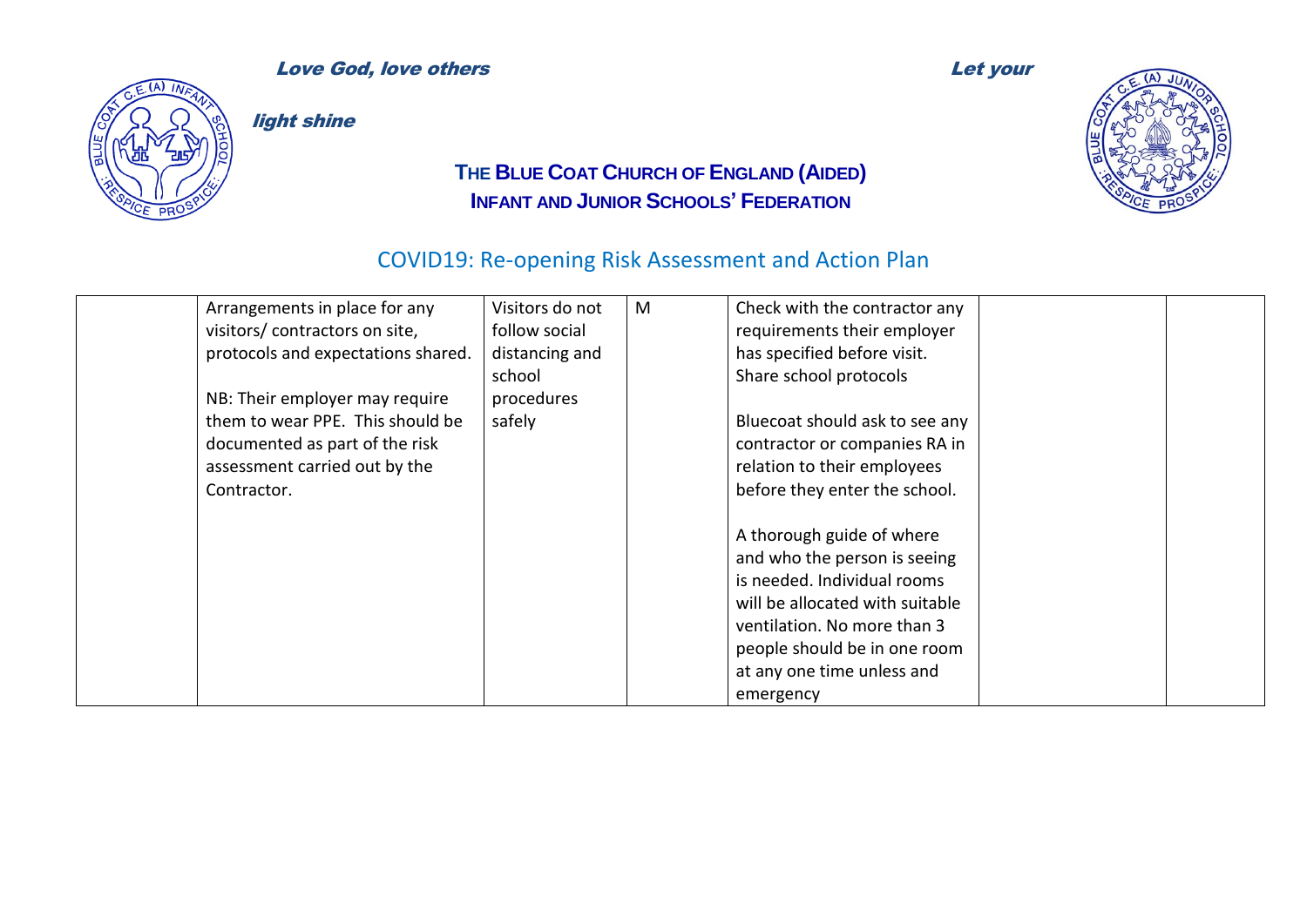

light shine

### **THE BLUE COAT CHURCH OF ENGLAND (AIDED) INFANT AND JUNIOR SCHOOLS' FEDERATION**



|                      | Arrangements in place for any<br>externally employed adults<br>delivering learning in school e.g.<br>sports coaches Protocols and<br>expectations shared.                                                                                                                                                                                                                                                   | Visitors do not<br>follow social<br>distancing and<br>school<br>procedures<br>safely      | M | Share amended procedures,<br>obtain their assessments<br>outlining controls, e.g. only<br>offering limited activities<br>which maintain distancing, all<br>equipment stringently<br>cleaned.                                                                                                            |  |
|----------------------|-------------------------------------------------------------------------------------------------------------------------------------------------------------------------------------------------------------------------------------------------------------------------------------------------------------------------------------------------------------------------------------------------------------|-------------------------------------------------------------------------------------------|---|---------------------------------------------------------------------------------------------------------------------------------------------------------------------------------------------------------------------------------------------------------------------------------------------------------|--|
| Social<br>Distancing | Arrangements for social distancing<br>in place to consider: Staggered<br>school drop off/pick up times and<br>locations (if possible)<br>Staggered or limited amounts of<br>moving around the school/<br>corridors<br>Classroom design<br>Break and lunch times are<br>staggered. Plans for social<br>distancing during these times in<br>place, such as when queuing for<br>lunches<br>Toilet arrangements | Staff/parents/p<br>upils unaware of<br>social distancing<br>arrangements<br>around school | M | Thorough plan is available for<br>all staff and parents via email<br>(and in staff meeting if<br>necessary)<br>Pupils made aware on return<br>to school<br>Posters placed around school<br>reminding peoples of social<br>distance guidelines<br>No parents/Carers will be<br>permitted to enter school |  |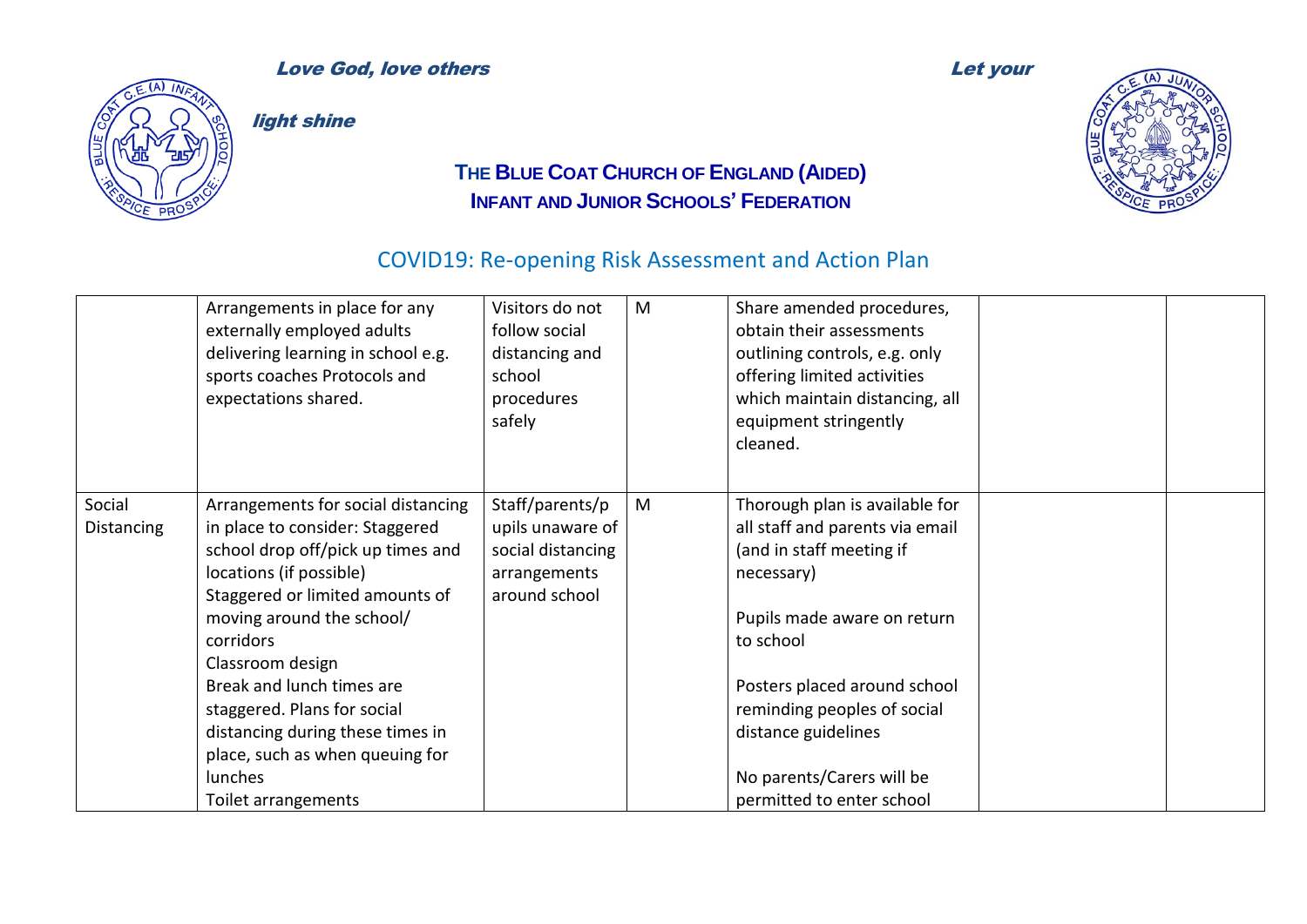



light shine

### **THE BLUE COAT CHURCH OF ENGLAND (AIDED) INFANT AND JUNIOR SCHOOLS' FEDERATION**

|                                                                                                                                                                                                                                                       |                                                                                                             |   | premises and must call school<br>upon their arrival to met at<br>the gates.                                     |  |
|-------------------------------------------------------------------------------------------------------------------------------------------------------------------------------------------------------------------------------------------------------|-------------------------------------------------------------------------------------------------------------|---|-----------------------------------------------------------------------------------------------------------------|--|
| Information shared with parents<br>regarding pupils travelling to<br>school, encouraging walking and<br>avoiding public transport as much<br>as possible.<br>Social distancing plans<br>communicated with parents,<br>including approach to breaches. | Parents<br>unaware of<br>social distancing<br>arrangements<br>around school<br>and government<br>guidelines | M | Weekly information given to<br>parents via Blue Print<br>Parents given links to relevant<br>government guidance |  |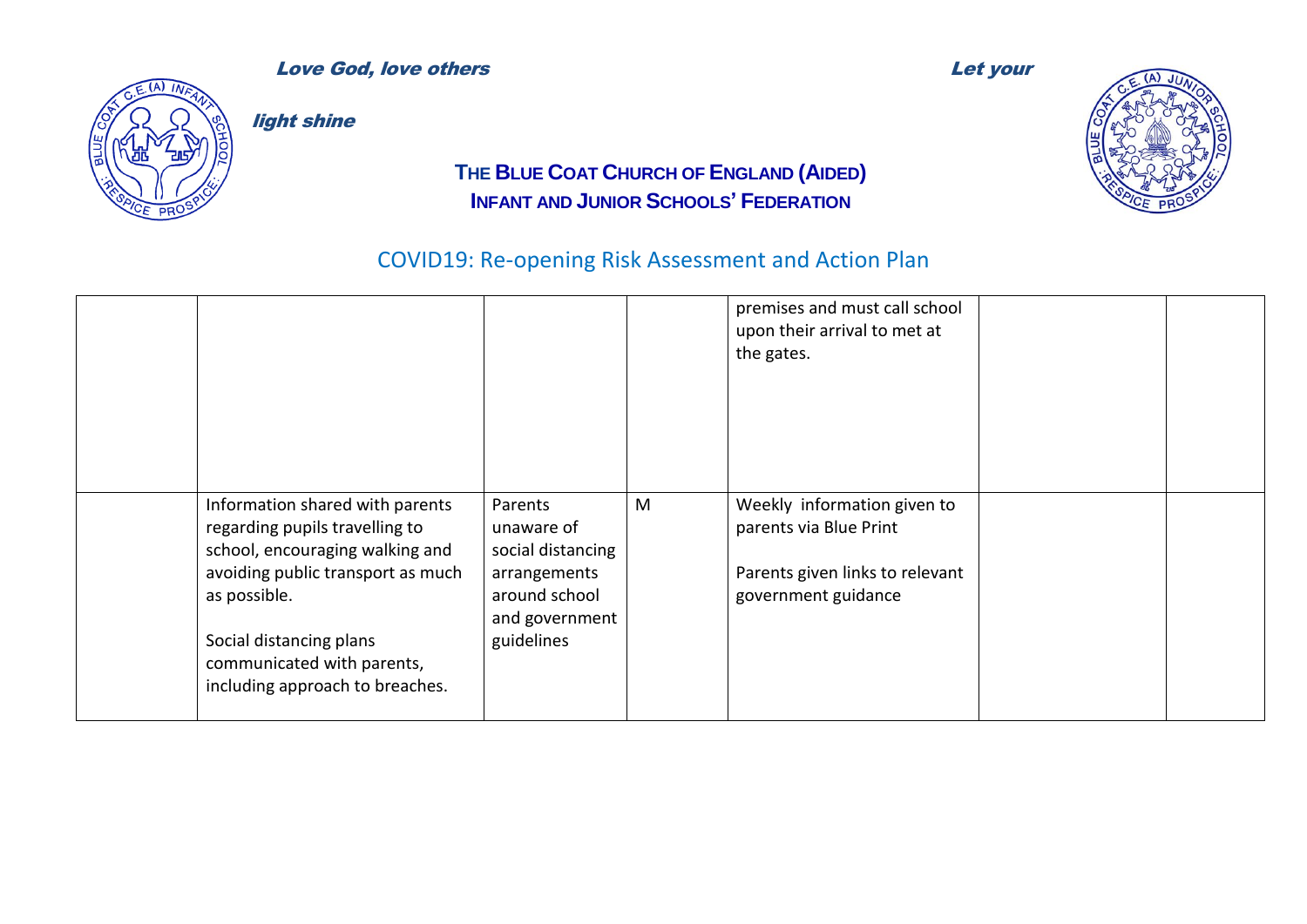

light shine

### **THE BLUE COAT CHURCH OF ENGLAND (AIDED) INFANT AND JUNIOR SCHOOLS' FEDERATION**



| Approach to potential breaches of<br>social distancing in place, including<br>in the case of repeat or deliberate<br>breaches. | Pupils breach<br>the social<br>distancing<br>increasing<br>contamination<br>risk to<br>pupils/staff | M | Handwashing and cleaning (if<br>needed)<br>Conversations with parents<br>Risks assessments and<br>individualised approach in<br>place for students who might<br>struggle to follow expectations<br>Eg: HG/DN etc Supported by<br>SENCO and shared with<br>parents |  |
|--------------------------------------------------------------------------------------------------------------------------------|-----------------------------------------------------------------------------------------------------|---|-------------------------------------------------------------------------------------------------------------------------------------------------------------------------------------------------------------------------------------------------------------------|--|
| Approach to assemblies - if still<br>occurring, plan in place to manage<br>social distancing.                                  | Risk of cross<br>infection with<br>large numbers<br>of pupils<br>gathering in hall                  | M | No whole school assemblies to<br>take place Year group bubble<br>assemblies may take place<br>virtually.                                                                                                                                                          |  |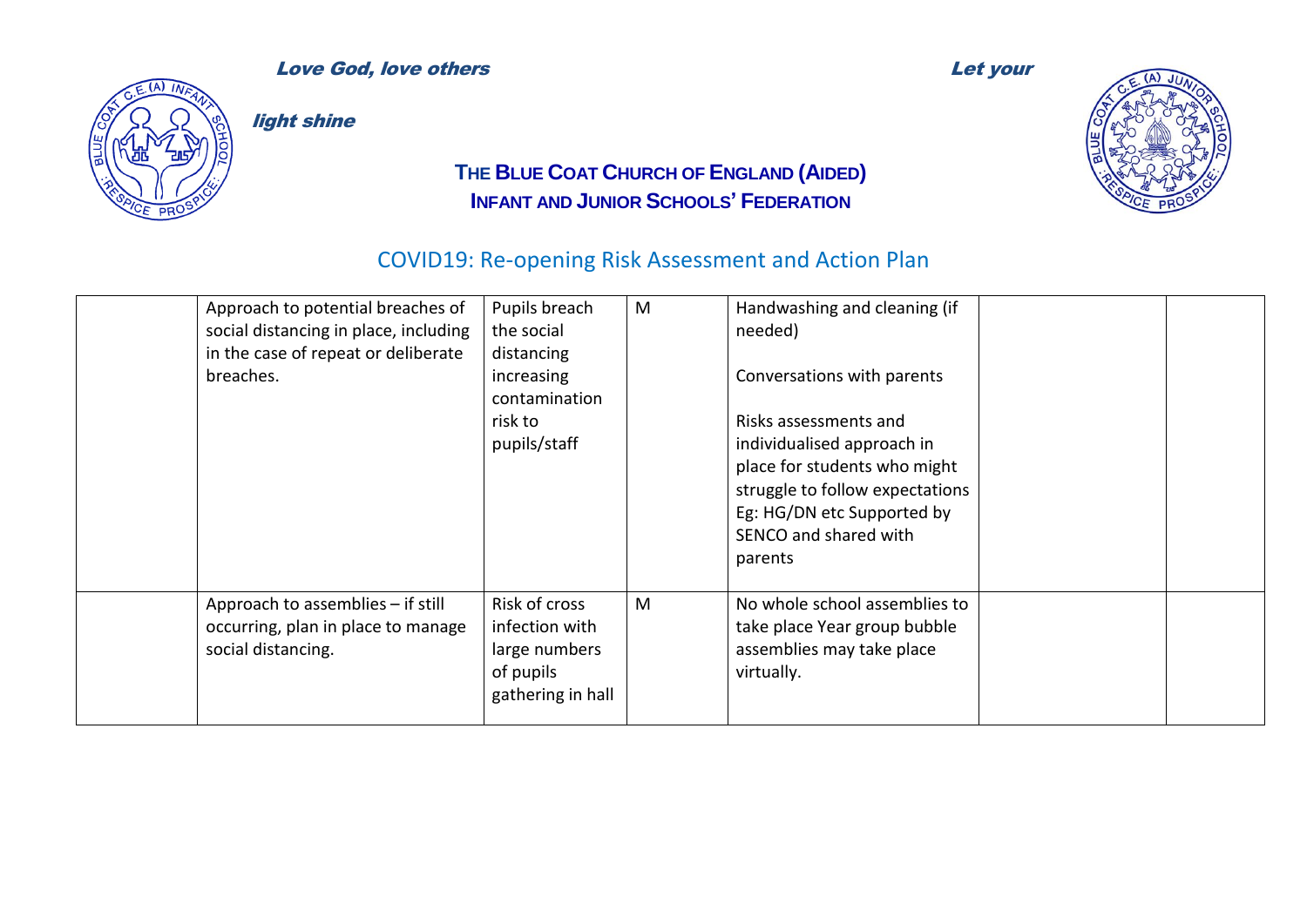

light shine

### **THE BLUE COAT CHURCH OF ENGLAND (AIDED) INFANT AND JUNIOR SCHOOLS' FEDERATION**



|                          | Arrangements in place for the use<br>of the playground, including<br>equipment. NB: outdoor<br>equipment should not be used<br>unless it is appropriately cleaned<br>between groups of children and<br>young people using it, and that<br>multiple groups do not use it<br>simultaneously. | Playground<br>equipment not<br>cleaned and<br>increases<br>contamination<br>risk               | M | Equipment cleaned thoroughly<br>after use by relevant staff<br>Chemicals will be supplied in<br>class buckets to be use by<br>each class, buckets should not<br>be shared. |  |
|--------------------------|--------------------------------------------------------------------------------------------------------------------------------------------------------------------------------------------------------------------------------------------------------------------------------------------|------------------------------------------------------------------------------------------------|---|----------------------------------------------------------------------------------------------------------------------------------------------------------------------------|--|
| <b>PPE</b>               | PPE requirements understood and<br>appropriate supplies in place. Long<br>term approach to obtaining<br>adequate PPE supplies in place.<br>No                                                                                                                                              | No PPE available                                                                               | M | Site/Business Manager to<br>source necessary equipment<br>and maintain stock levels.                                                                                       |  |
| Visitors/Cont<br>ractors | There will be times when visiting<br>the school is essential in order for<br>services and systems to be<br>maintained and managed. During<br>these times visitors will be<br>informed in advance what area                                                                                 | <b>Visitor arrives</b><br>without PPE<br>Visitor is late<br>and area is no<br>longer available | M | Additional PPE is supplied to<br>both schools for emergency<br>use.<br>If the visitor is late they will be<br>informed at the reception that                               |  |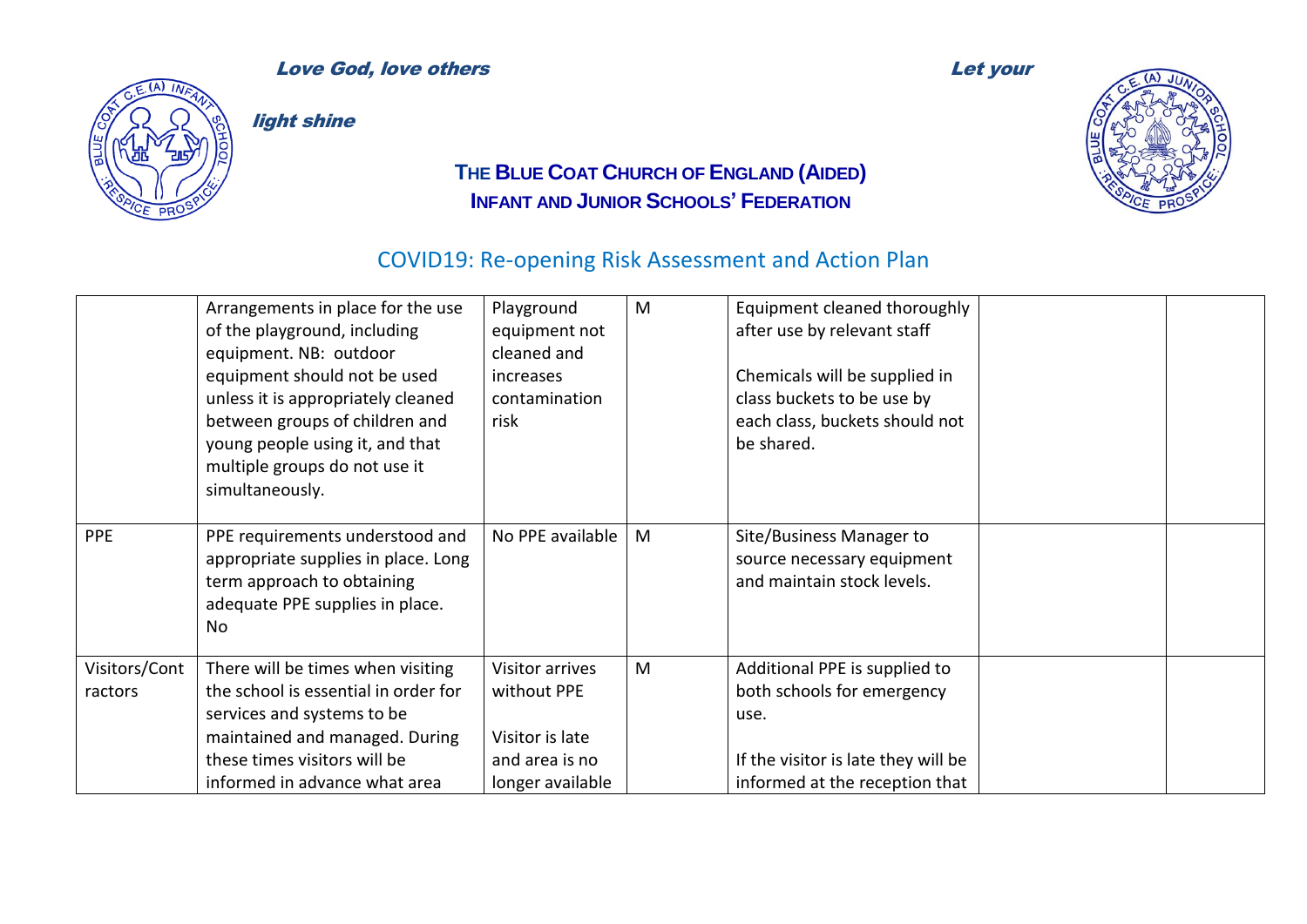

light shine

### **THE BLUE COAT CHURCH OF ENGLAND (AIDED) INFANT AND JUNIOR SCHOOLS' FEDERATION**

|                                                                           | they will be working in. They will<br>need to bring and wear face masks<br>at all times. They must sign in and<br>out at reception to maintain the<br>log. Should any issues arise after<br>their visit they will be contacted by<br>the Executive Headteacher.                                                                                     |                                                                                    | they may need to reschedule<br>to protect them and the<br>school.                                                                                                                                                                                                         |  |
|---------------------------------------------------------------------------|-----------------------------------------------------------------------------------------------------------------------------------------------------------------------------------------------------------------------------------------------------------------------------------------------------------------------------------------------------|------------------------------------------------------------------------------------|---------------------------------------------------------------------------------------------------------------------------------------------------------------------------------------------------------------------------------------------------------------------------|--|
| Response to<br>suspected/<br>confirmed<br>case of<br>COVID19 in<br>school | Approach to confirmed COVID19<br>cases in place: during school day<br>Which staff member/s should be<br>informed/ take action<br>Area established to be used if an<br>individual is displaying symptoms<br>during the school day and needs to<br>be isolated Cleaning procedure in<br>place Arrangements for informing<br>parent community in place | Staff unaware of $\vert$ H<br>procedures and<br>safe<br>management of<br>situation | DM office or Yellow rooms to<br>be used as isolation zone for<br>any adult or pupil who displays<br>symptoms until arrangements<br>are made to leave the school<br>site safety<br>Staff area aware of these<br>arrangements in staff meeting<br>and staff have copy of RA |  |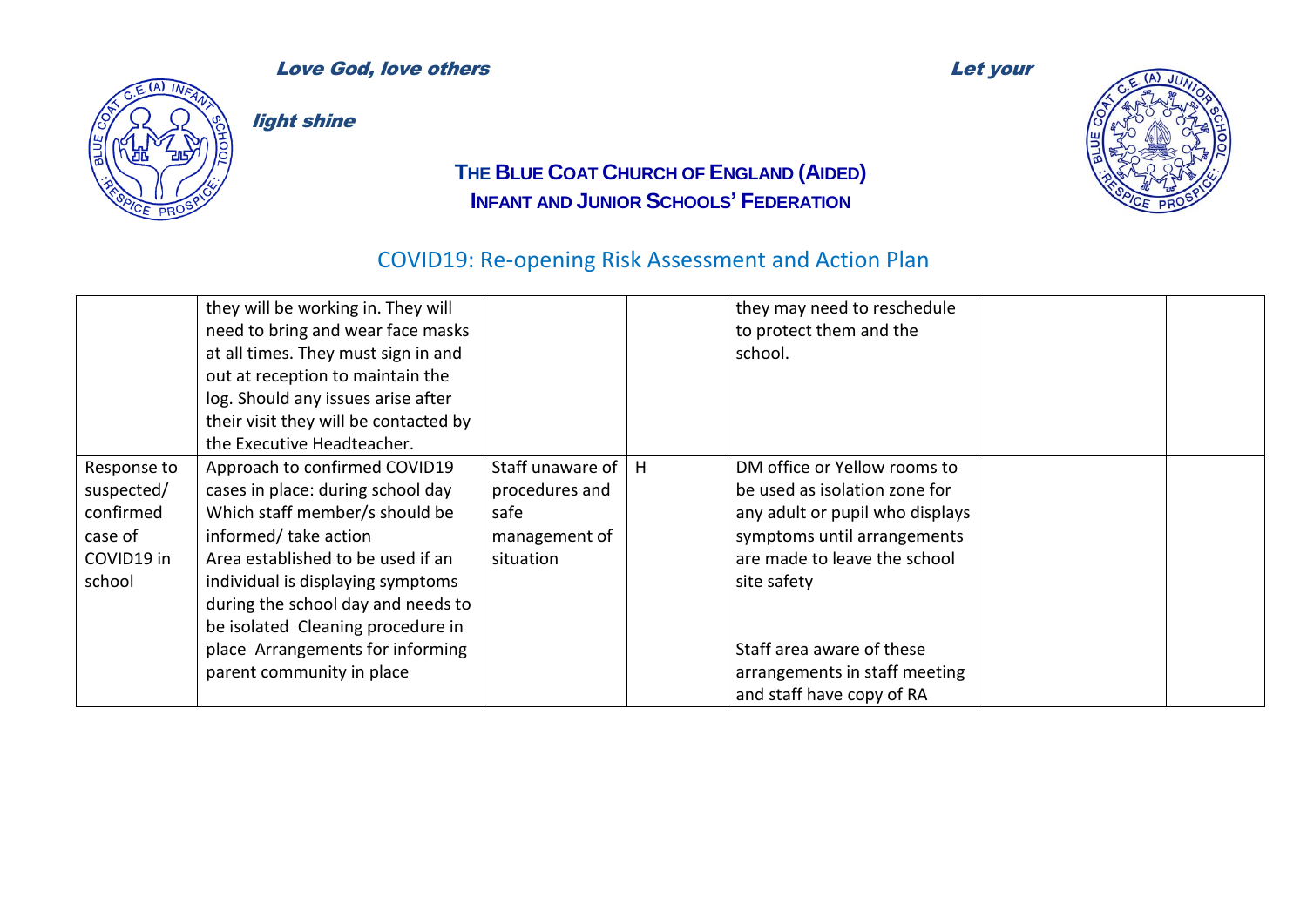

light shine

### **THE BLUE COAT CHURCH OF ENGLAND (AIDED) INFANT AND JUNIOR SCHOOLS' FEDERATION**

|                                                   | Approach to confirmed COVID19<br>cases in place: outside of school<br>hours <b>D</b> Cleaning procedure in<br>place 2 Arrangements for<br>informing parent community in<br>place | Staff unaware of<br>procedures and<br>safe<br>management of<br>situation | H | Government guidance<br>followed regarding closure of<br>class/school and quarantine<br>requirements<br>Trackers are maintained and<br>ELT informed of any changes |  |
|---------------------------------------------------|----------------------------------------------------------------------------------------------------------------------------------------------------------------------------------|--------------------------------------------------------------------------|---|-------------------------------------------------------------------------------------------------------------------------------------------------------------------|--|
| Partial or full<br>closure<br>contingency<br>plan | Blended approach between<br>physical and remote learning<br>developed, including support                                                                                         | No access to<br>classroom<br>learning                                    | M | LH to document all additional<br>costs using the usual finance<br>documents                                                                                       |  |
| Finance                                           | Additional costs incurred due to<br>COVID19 are understood and<br>clearly documented                                                                                             | <b>Additional costs</b><br>are not<br>considered or<br>documented        | M |                                                                                                                                                                   |  |